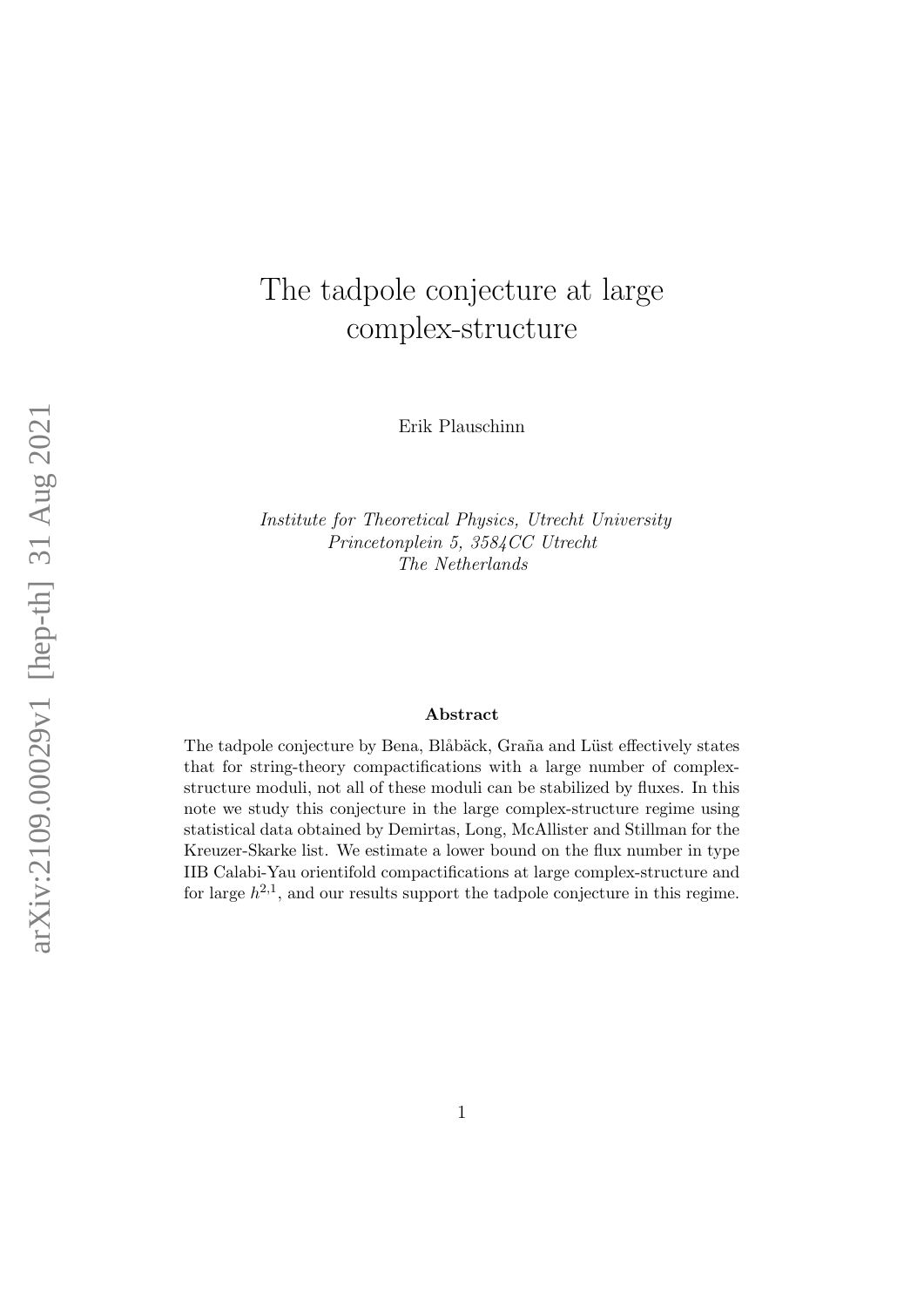# Contents

| 5 Discussion                                                                                       | 20                       |
|----------------------------------------------------------------------------------------------------|--------------------------|
| 4.2 Properties of the mirror-dual Kähler cone 14<br>4.3 Implications for the tadpole conjecture 16 |                          |
| 4.1 The large complex-structure regime 11                                                          |                          |
| 4 Tadpole conjecture at large complex-structure                                                    | 11                       |
| 3 Boundary behavior of $N_{\text{flux}}$                                                           | 7                        |
| 2 Moduli stabilization for type IIB orientifolds                                                   | $\overline{\mathcal{A}}$ |
| 1 Introduction                                                                                     | $\mathcal{D}$            |

# <span id="page-1-0"></span>1 Introduction

String theory is a consistent theory in ten flat space-time dimensions. Its five known formulations are related to each other by various dualities, and hence the theory is essentially unique. However, when compactifying string theory to lower dimensions one obtains an abundance of effective theories known as the stringtheory landscape. Famous estimates for the size of this landscape are  $10^{500}$ ,  $10^{930}$ ,  $10^{1500}$  and  $10^{272000}$ , which have appeared in [\[1–](#page-21-0)[4\]](#page-21-1). But, although the landscape is vastly large, typically not all solutions are of interest to us. For instance, one often restricts one's attention to effective four-dimensional theories with few or no massless scalar fields. For the type II string such theories can be obtained by compactifying on Calabi-Yau three-folds in the presence of fluxes, where the choice of fluxes is constrained by the tadpole cancellation condition (for a review see for instance [\[5\]](#page-21-2)). Remarkably, using this tadpole condition it has been argued that for a given compactification manifold the number of flux vacua is finite [\[6,](#page-21-3) [7\]](#page-21-4).

Let us become a bit more concrete: compactifications of string theory on Calabi-Yau manifolds without fluxes typically lead to a large number of massless scalar fields (moduli) in the effective theory. By turning on fluxes these can be stabilized and one would expect that for a generic choice of fluxes all moduli can be stabilized in a suitable regime. This is an underlying assumption in the KKLT [\[8\]](#page-21-5) and Large-Volume (LVS) [\[9\]](#page-21-6) scenarios. However, this expectation may be too naive. Indeed, in [\[10\]](#page-21-7) it has been argued that to stabilize moduli near a certain conifold locus, large fluxes have to be considered which are not compatible with the tadpole cancellation condition. In [\[11\]](#page-21-8) we discussed that the tadpole cancellation condition can force moduli to be stabilized in a perturbatively poorly-controlled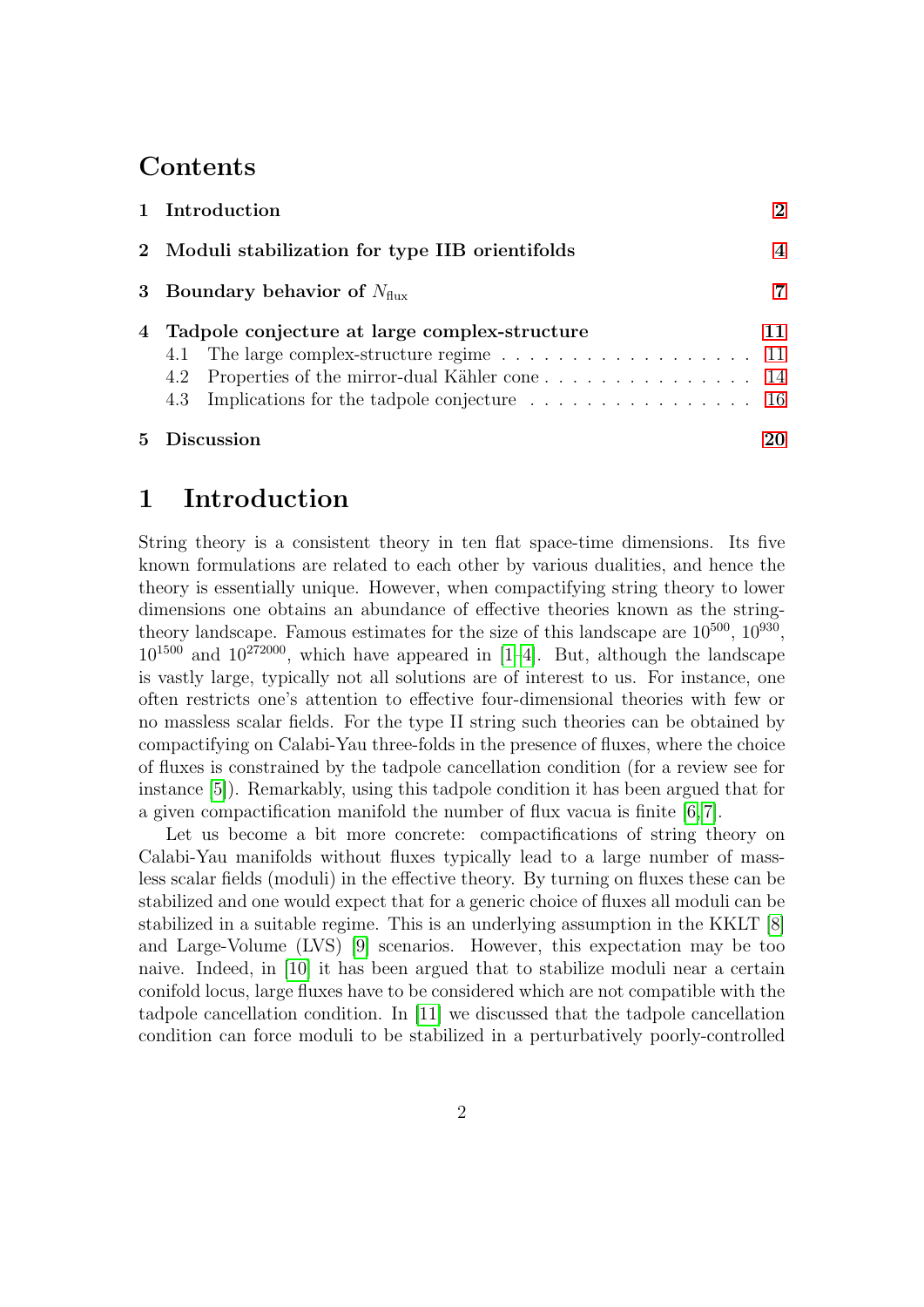regime, and in [\[12\]](#page-21-9) the authors show that for M-theory compactifications stabilizing all moduli can be in tension with the tadpole condition. Thus, the landscape of four-dimensional effective theories with no or few massless scalar fields may be smaller than expected.

In [\[13\]](#page-21-10) this observation has been formulated as the tadpole conjecture, and further evidence has been provided in [\[14\]](#page-21-11). Several versions of this conjecture have been stated, and in this note we are interested in the type IIB version with respect to the complex-structure moduli. With  $N_{\text{flux}}$  denoting the flux number encoding the contribution of the Neveu-Schwarz–Neveu-Schwarz (NS-NS) and Ramond-Ramond (R-R) three-form fluxes to the D3-brane tadpole condition, it states that

$$
N_{\text{flux}} > 2\alpha (h^{2,1} + 1) \qquad \text{for} \quad h^{2,1} \gg 1, \tag{1.1}
$$

<span id="page-2-0"></span>where  $h^{2,1}$  counts the number of complex-structure moduli and the constant  $\alpha$ has been conjectured to be  $\alpha = 1/3$ . For relevant examples this bound is indeed satisfied (see for instance table 1.1 in [\[13\]](#page-21-10)). If the tadpole conjecture is true, then in the large  $h^{2,1}$  limit the contribution of fluxes to the tadpole cancellation condition cannot be cancelled by orientifold planes, and hence it is not possible to stabilize all moduli consistently. This would violate a common assumption of the KKLT and LVS constructions for large  $h^{2,1}$ . We mention however that in [\[15\]](#page-22-0) a scenario evading the bound [\(1.1\)](#page-2-0) has been proposed, which is currently under debate.

The tadpole conjecture has important implications for the string-theory landscape, but finding a proof appears to be difficult. In this note we give an explanation for why it is difficult to prove this conjecture, and we present arguments in its favor in the large complex-structure limit. More concretely,

- in section [2](#page-3-0) we briefly recall some aspects of moduli stabilization for type IIB orientifolds in the presence of fluxes. This section contains no new results and can be skipped by the reader familiar with the topic.
- In section [3](#page-6-0) we argue that the flux number  $N_{\text{flux}}$  appearing in [\(1.1\)](#page-2-0) typically diverges near boundaries of moduli space. This implies that fluxconfigurations with minimal  $N_{\text{flux}}$  will typically stabilize moduli in the interior of moduli space where one often has less computational control.
- In section [4](#page-10-0) we focus on the large complex-structure limit and determine a scaling of  $N_{\text{flux}}$  with  $h^{2,1}$ . For generic configurations we find that in this limit  $N_{\text{flux}}$  exceeds the bound [\(1.1\)](#page-2-0) already for moderate values of  $h^{2,1}$ , in agreement with the tadpole conjecture. However, configurations with smaller  $N_{\text{flux}}$  may be found outside the large complex-structure region or for nongeneric situations.
- In section [5](#page-19-0) we summarize and discuss the results obtained in this work.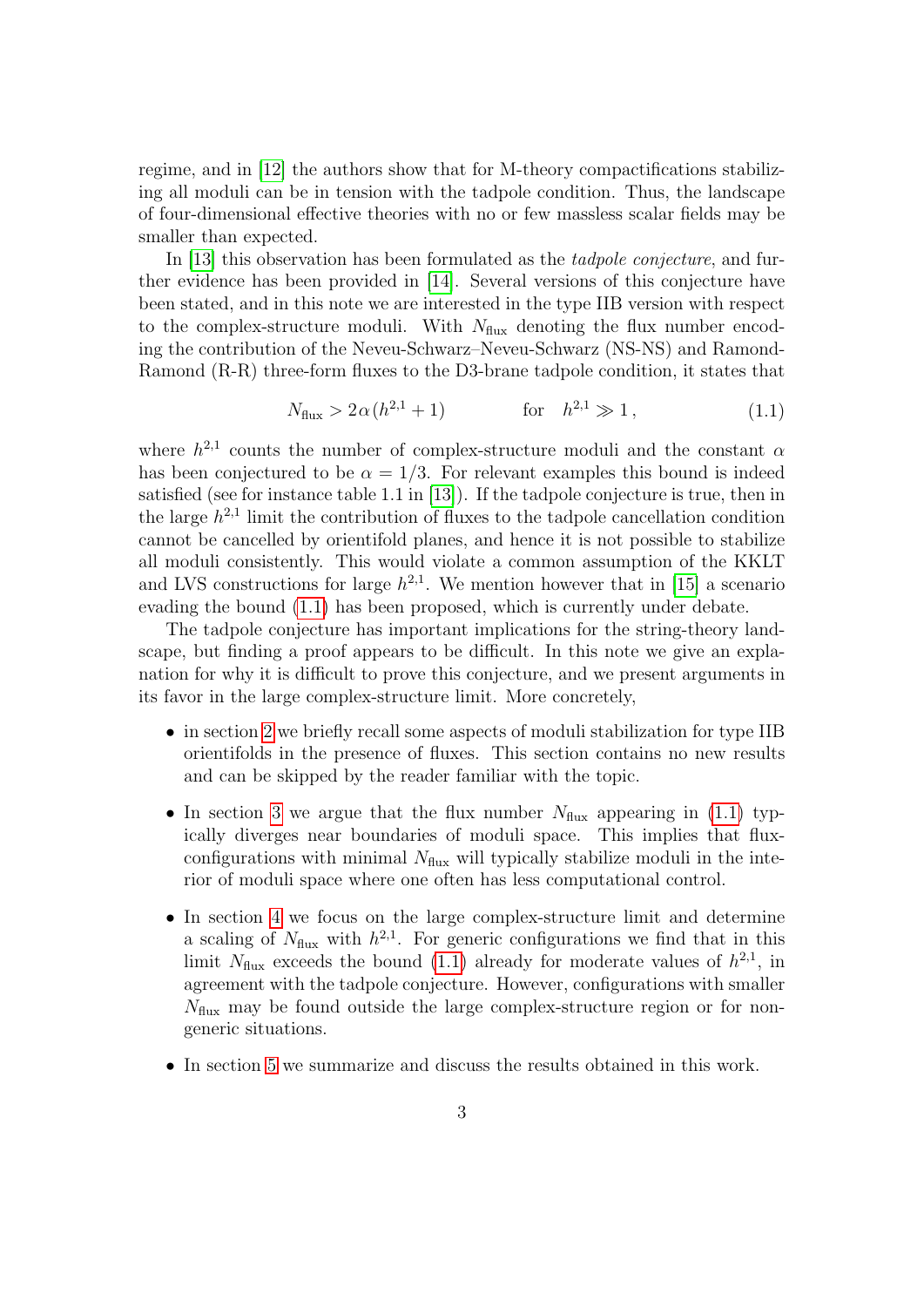### <span id="page-3-0"></span>2 Moduli stabilization for type IIB orientifolds

In this section we briefly review moduli stabilization for type IIB orientifolds with O3- and O7-planes. We focus on the stabilization of the axio-dilaton and the complex-structure moduli via NS-NS and R-R three-form fluxes (for more details see for instance [\[16,](#page-22-1)[17\]](#page-22-2)), and the purpose of this section is to introduce the setting for this note. However, it contains no new results and the reader familiar with the topic can safely skip to the next section.

### Orientifold compactifications

We consider compactifications of type IIB string theory from ten to four dimensions on Calabi-Yau three-folds  $X$ , subject to an orientifold projection. This projection contains a holomorphic involution  $\sigma$  on X which is chosen to act on the Kähler form and on the holomorphic three-form of X as  $\sigma^* J = +J$  and  $\sigma^* \Omega = -\Omega$ . This choice gives rise to orientifold three- and seven-planes as its fixed-point set. Furthermore,  $\sigma$  splits the cohomology groups of X into even and odd eigenspaces, and relevant for our purpose is the orientifold-odd third cohomology of  $\mathcal{X}$ . For this cohomology we denote an integral symplectic basis by

$$
\{\alpha_I, \beta^I\} \in H^3_-(\mathcal{X}), \qquad I = 0, \dots, h^{2,1}_-, \qquad (2.1)
$$

<span id="page-3-1"></span>and for notational convenience we are going to omit the subscript of the Hodge number in the following. The only non-vanishing pairings of the basis elements can be chosen as  $\int_{\mathcal{X}} \alpha_I \wedge \beta^J = \delta_I^J$ , and we define a symplectic  $(2h^{2,1} + 2) \times (2h^{2,1} + 2)$ dimensional matrix as

$$
\eta = \int_{\mathcal{X}} \binom{\alpha}{\beta} \wedge (\alpha, \beta) = \binom{0}{-1} \cdot \tag{2.2}
$$

### <span id="page-3-3"></span>Moduli

The effective four-dimensional theory after compactification preserves  $\mathcal{N} = 1$  supersymmetry and contains scalar fields parametrizing deformations of  $X$ . The ones of interest to us are the axio-dilaton  $\tau$  and the complex-structure moduli  $z^i$ , which we define as

$$
\tau = c + is, \qquad \qquad z^i = u^i + iv^i, \qquad i = 1, \dots, h^{2,1}.
$$
 (2.3)

<span id="page-3-2"></span>Our conventions are such that the physical domain is characterized by  $s > 0$ and (mostly)  $v^i > 0$ . The complex-structure moduli parametrize the holomorphic three-form of the Calabi-Yau three-fold  $\mathcal X$  as

$$
\Omega = X^I \alpha_I - \mathcal{F}_I \beta^I, \qquad z^i = \frac{X^i}{X^0}, \qquad (2.4)
$$

 $\ddot{x}$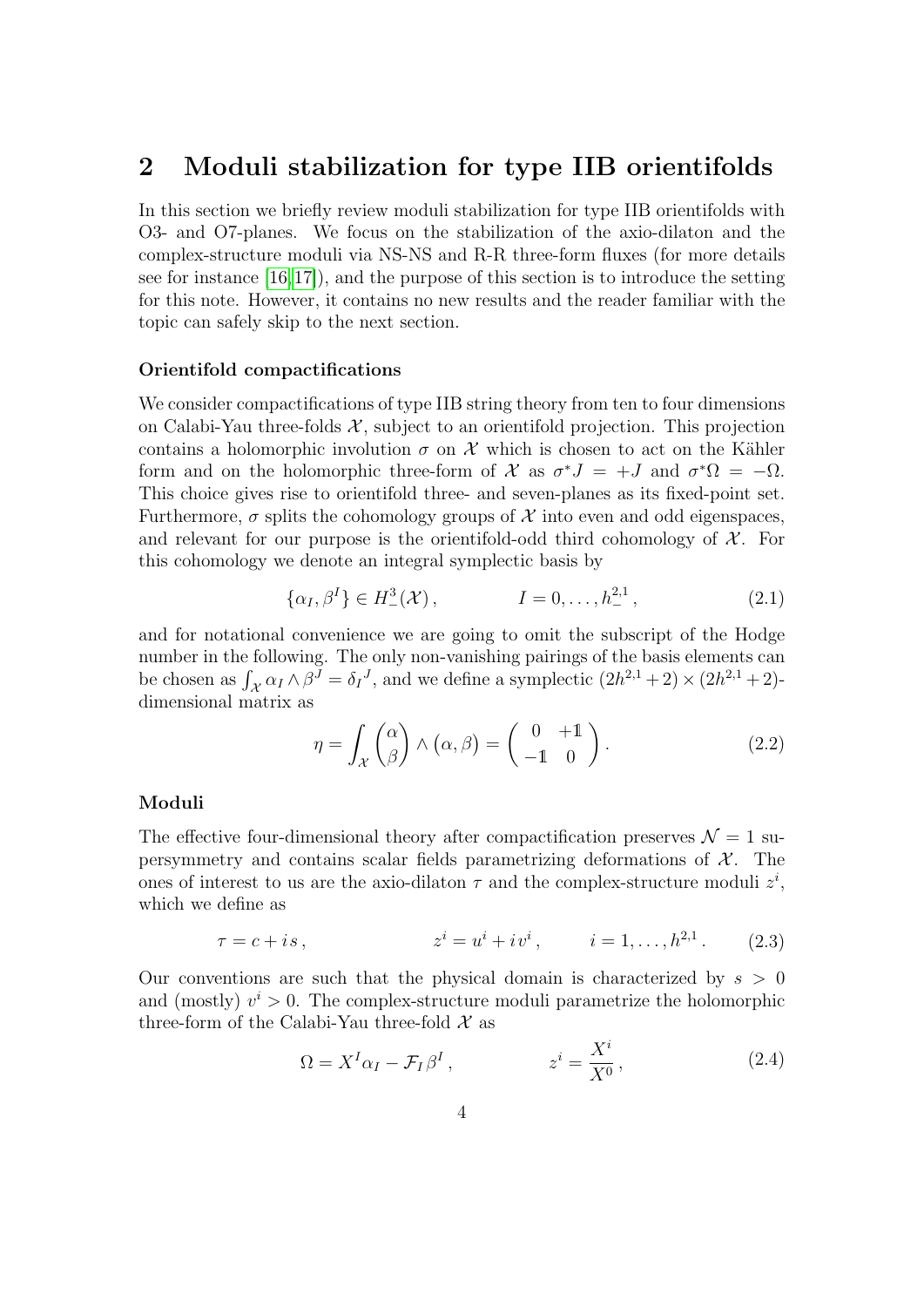where the  $\mathcal{F}_I$  depend holomorphically on the projective coordinates  $X^I$ . The Kähler-sector moduli  $T$  and  $G$  are not relevant for our discussion. The Kähler potential describing the dynamics of the moduli fields is given by

$$
K = -\log\left[-i(\tau - \bar{\tau})\right] - \log\left[-i\int_{\mathcal{X}} \Omega \wedge \bar{\Omega}\right] - 2\log \mathcal{V},\tag{2.5}
$$

<span id="page-4-1"></span>where the Einstein-frame volume  $V$  of the three-fold depends on the Kähler-sector moduli. Note that we ignore  $\alpha'$ -corrections to the volume-term and hence the Kähler potential is of no-scale type.

### Fluxes

In order to generate a potential for the axio-dilaton and the complex-structure moduli we consider NS-NS and R-R three-form fluxes  $H_3$  and  $F_3$  along the internal space  $\mathcal{X}$ . These can be expanded into the basis [\(2.1\)](#page-3-1) as

$$
H_3 = h^I \alpha_I - h_I \beta^I, \qquad F_3 = f^I \alpha_I - f_I \beta^I, \qquad (2.6)
$$

<span id="page-4-0"></span>where the expansion coefficients  $h^I, h_I, f^I, f_I$  are integers due to the familiar fluxquantization condition. These fluxes generate a scalar potential in the effective four-dimensional theory, which is encoded in the following superpotential [\[18\]](#page-22-3)

$$
W = \int_{\mathcal{X}} \Omega \wedge G_3, \qquad G_3 = F_3 - H_3 \tau. \qquad (2.7)
$$

### <span id="page-4-2"></span>Tadpole-cancellation condition

Orientifold compactifications give rise to orientifold planes which are charged under the R-R gauge potentials. They therefore contribute to the corresponding Bianchi identities as sources, and in order to solve these identities one typically has to introduce D-branes. For our setting these are D3- and D7-branes. The integrated versions of the Bianchi identities are known as the tadpole-cancellation conditions, and the one relevant for us is the D3-brane tadpole given by (for details on the derivation see for instance [\[19\]](#page-22-4))

$$
0 = \frac{N_{\text{flux}}}{2} + N_{\text{D3}} - \frac{N_{\text{O3}}}{4} - \sum_{\text{D7}_i} \left( \frac{1}{2} \int_{\Gamma_{\text{D7}_i}} \text{tr} \left[ F_{\text{D7}_i}^2 \right] + N_{\text{D7}_i} \frac{\chi(\Gamma_{\text{D7}_i})}{24} \right) - \sum_{\text{O7}_j} \frac{\chi(\Gamma_{\text{O7}_j})}{12} \,. \tag{2.8}
$$

Here,  $N_{\text{D7}_i}$  denotes the number of D7-branes in a stack labelled by i wrapping a four-cycle  $\Gamma_{D7_i}$  in X and  $N_{D3}$  is the total number of D3-branes. Both of these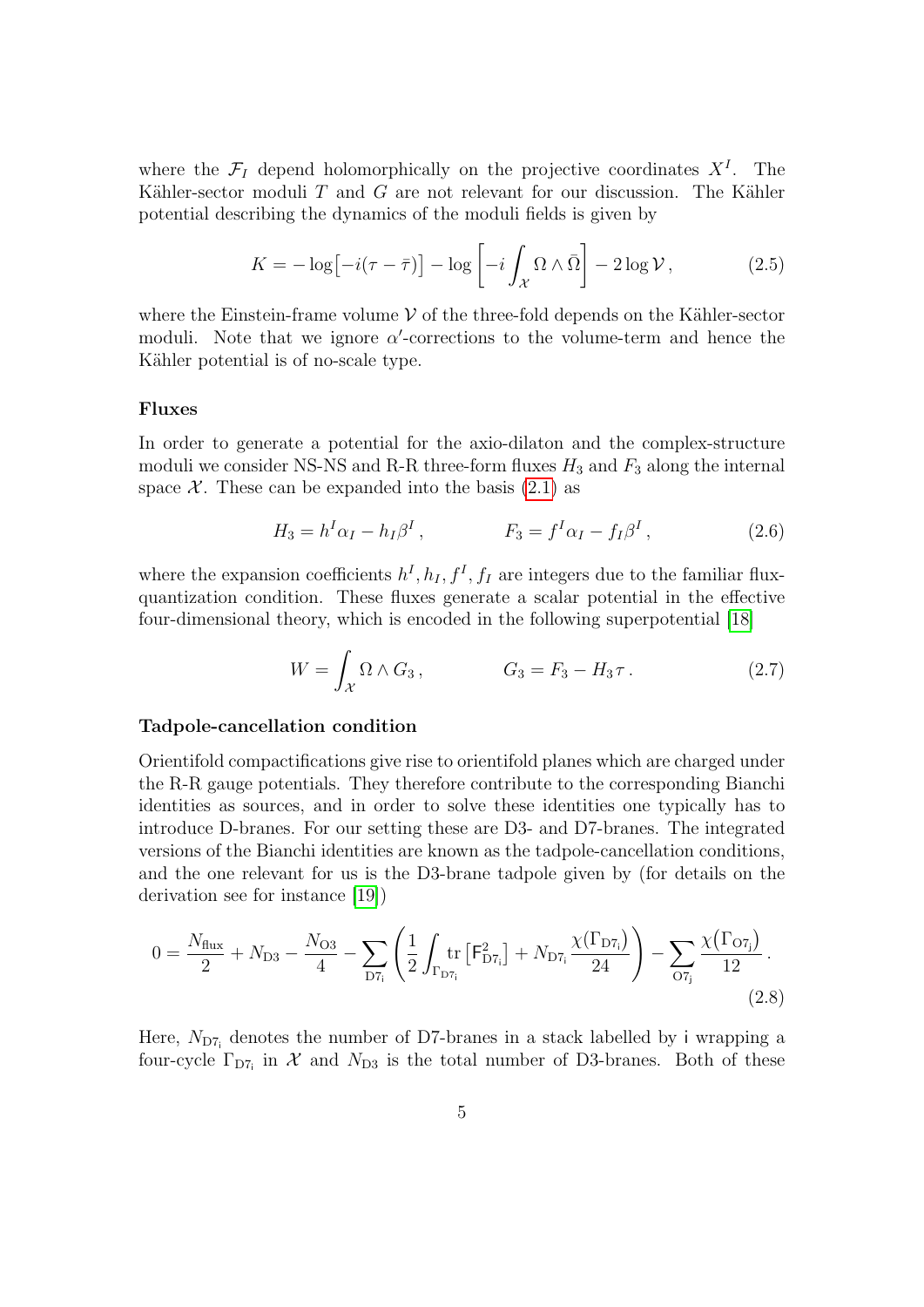numbers are counted without the orientifold images. Furthermore,  $F_{D7_i}$  is the open-string gauge flux for a stack i,  $N_{\text{O3}}$  is the total number of O3-planes and  $\chi(\Gamma)$  denotes the Euler number of the cycle Γ. The quantity which we will focus on in this paper is the flux number  $N_{\text{flux}}$ , which is defined in terms of the fluxes [\(2.6\)](#page-4-0) as

$$
N_{\text{flux}} = \int_{\mathcal{X}} F_3 \wedge H_3 = h^I f_I - h_I f^I. \tag{2.9}
$$

(We have chosen a convention in which  $N_{\text{flux}}$  is positive in the physical domain.)

### Scalar potential

The effective four-dimensional theory resulting from compactifying type II string theory on Calabi-Yau orientifolds can be described in terms of  $\mathcal{N}=1$  supergravity. The corresponding F-term potential takes the standard form

$$
V_F = e^K \left[ F_M G^{M \overline{N}} \overline{F}_{\overline{N}} - 3|W|^2 \right],\tag{2.10}
$$

<span id="page-5-0"></span>where  $M, N$  labels the axio-dilaton, complex-structure and Kähler-sector moduli, where  $F_M = \partial_M W + \partial_M KW$  denotes the F-terms and where  $G^{M\overline{N}}$  is the inverse of the Kähler metric  $G_{M\overline{N}} = \partial_M \partial_{\overline{N}} K$ . Since the Kähler potential [\(2.5\)](#page-4-1) for the Kählersector moduli is of no-scale type and since  $W$  is independent of the Kähler-sector moduli, [\(2.10\)](#page-5-0) simplifies to

$$
V_F = e^K \left[ F_A G^{A\overline{B}} \overline{F}_{\overline{B}} \right],\tag{2.11}
$$

<span id="page-5-1"></span>where  $A, B$  label only the axio-dilaton and the complex-structure moduli. The global minimum of [\(2.11\)](#page-5-1) therefore corresponds to vanishing F-terms, that is  $F_A = 0$ . As discussed in [\[20\]](#page-22-5), these conditions can equivalently be expressed as an imaginary self-duality condition for  $G_3$  given in [\(2.7\)](#page-4-2). In particular, with  $\star$ denoting the Hodge-star operator the F-term conditions are equivalent to

$$
\star G_3 = i G_3. \tag{2.12}
$$

#### <span id="page-5-2"></span>Hodge-star operator

<span id="page-5-3"></span>The Hodge-star operator of a Calabi-Yau three-fold appearing in [\(2.12\)](#page-5-2) can be written using the period matrix  $\mathcal{N} = \mathcal{R} + i\mathcal{I}$  defined as

$$
\mathcal{N}_{IJ} = \overline{\mathcal{F}}_{IJ} + 2i \frac{\operatorname{Im}(\mathcal{F}_{IM}) X^M \operatorname{Im}(\mathcal{F}_{JN}) X^N}{X^P \operatorname{Im}(\mathcal{F}_{PQ}) X^Q}, \qquad (2.13)
$$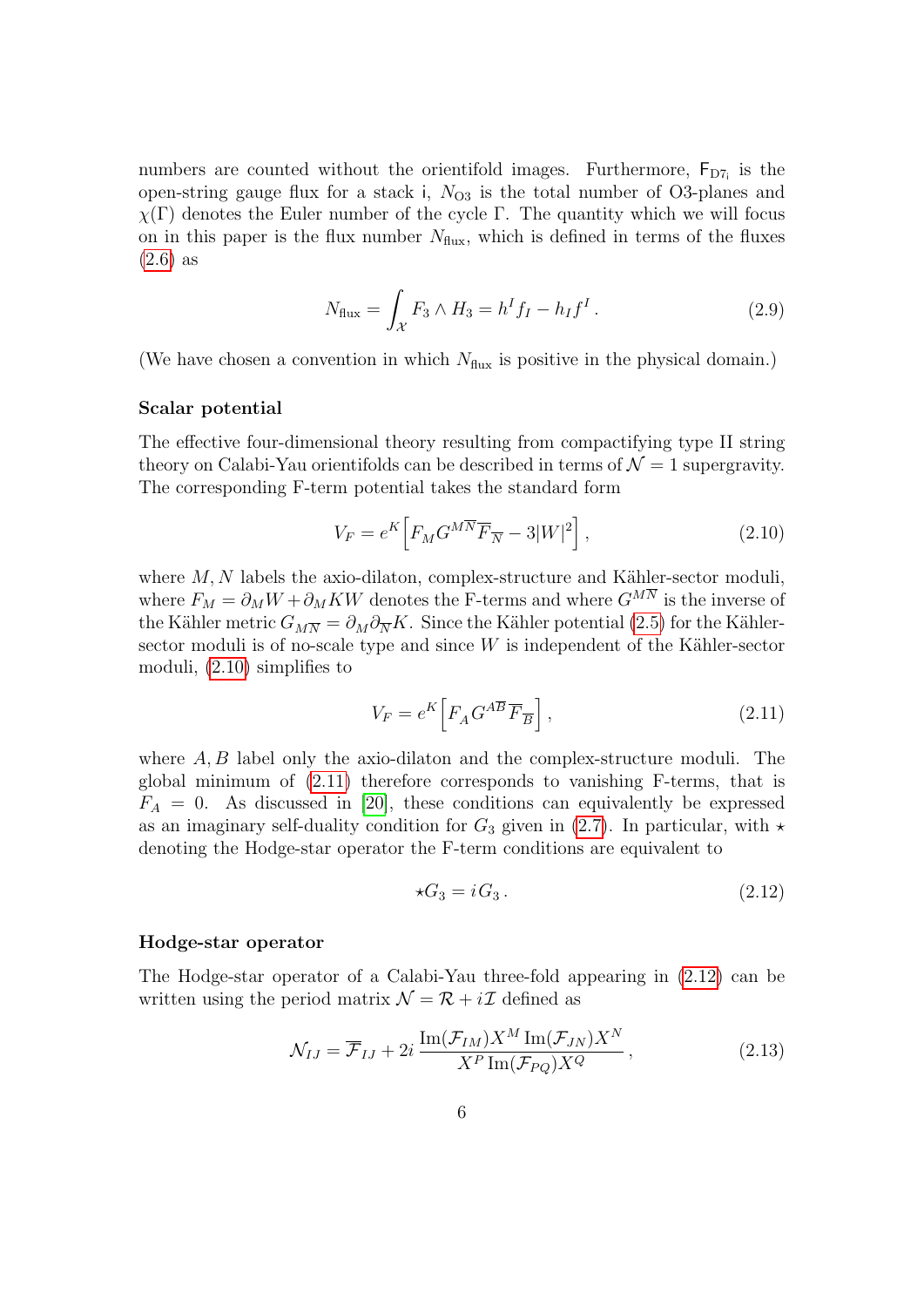where  $\mathcal{F}_{IJ} = \partial_I \mathcal{F}_J$  is symmetric in its indices and where  $X^I$  and  $\mathcal{F}_I$  are the periods introduced in [\(2.4\)](#page-3-2). For the integral symplectic basis  $\{\alpha_I, \beta^I\}$  shown in [\(2.1\)](#page-3-1) one can determine the Hodge-star operator as

$$
\mathcal{M} = \int_{\mathcal{X}} {\alpha \choose \beta} \wedge \star (\alpha, \beta) = {\mathbf{I} - \mathcal{R} \mathcal{I}^{-1} \mathcal{R} - \mathcal{R} \mathcal{I}^{-1} \choose -\mathcal{I}^{-1} \mathcal{R} -\mathcal{I}^{-1}},
$$
(2.14)

<span id="page-6-3"></span>which is a  $2(h^{2,1}+1) \times 2(h^{2,1}+1)$ -dimensional, positive-definite and symmetric matrix.

### Minimum condition and flux number

We finally want to express the imaginary self-duality condition [\(2.12\)](#page-5-2) in matrix formulation. To do so, we introduce  $2(h^{2,1}+1)$ -dimensional flux vectors in the following way

$$
\mathsf{H}_3 = \begin{pmatrix} h^I \\ -h_I \end{pmatrix}, \qquad \qquad \mathsf{F}_3 = \begin{pmatrix} f^I \\ -f_I \end{pmatrix}, \tag{2.15}
$$

<span id="page-6-1"></span>where we use  $H_3$  and  $F_3$  to distinguish the vectors [\(2.15\)](#page-6-1) from the differential forms  $H_3$  and  $F_3$  given in [\(2.6\)](#page-4-0). The minimum condition [\(2.12\)](#page-5-2) can then be written using the symplectic pairing  $\eta$  shown in [\(2.2\)](#page-3-3) as

$$
\mathsf{F}_3 = \rho \,\mathsf{H}_3 \,, \qquad \qquad \rho = \eta \,\mathcal{M}\,\mathit{s} + \mathbb{1}\,\mathit{c} \,, \tag{2.16}
$$

<span id="page-6-2"></span>and the eigenvalues of  $\rho$  are  $c \pm i s$ . We also note that using this relation, the flux number  $N_{\text{flux}}$  (evaluated for a solution of  $(2.16)$ ) can be expressed in the following three equivalent ways

$$
N_{\text{flux}} = \mathsf{F}_3^T \eta \, \mathsf{H}_3 = s \left( \mathsf{H}_3^T \mathcal{M} \, \mathsf{H}_3 \right) = \frac{s}{c^2 + s^2} \left( \mathsf{F}_3^T \mathcal{M} \, \mathsf{F}_3 \right). \tag{2.17}
$$

# <span id="page-6-4"></span><span id="page-6-0"></span>3 Boundary behavior of  $N_{\text{flux}}$

In this section we study the behavior of the flux number  $N_{\text{flux}}$  when approaching a boundary in complex-structure or axio-dilaton moduli space. We argue that in such a limit the flux number typically diverges, which for the type IIB  $\mathbb{T}^6/\mathbb{Z}_2 \times \mathbb{Z}_2$ orientifold has been observed already in [\[11\]](#page-21-8) and which in the context of asymptotic Hodge theory has been shown in [\[6\]](#page-21-3). We note however that our arguments do not constitute a proof of the above statement but rather illustrate a generic behavior.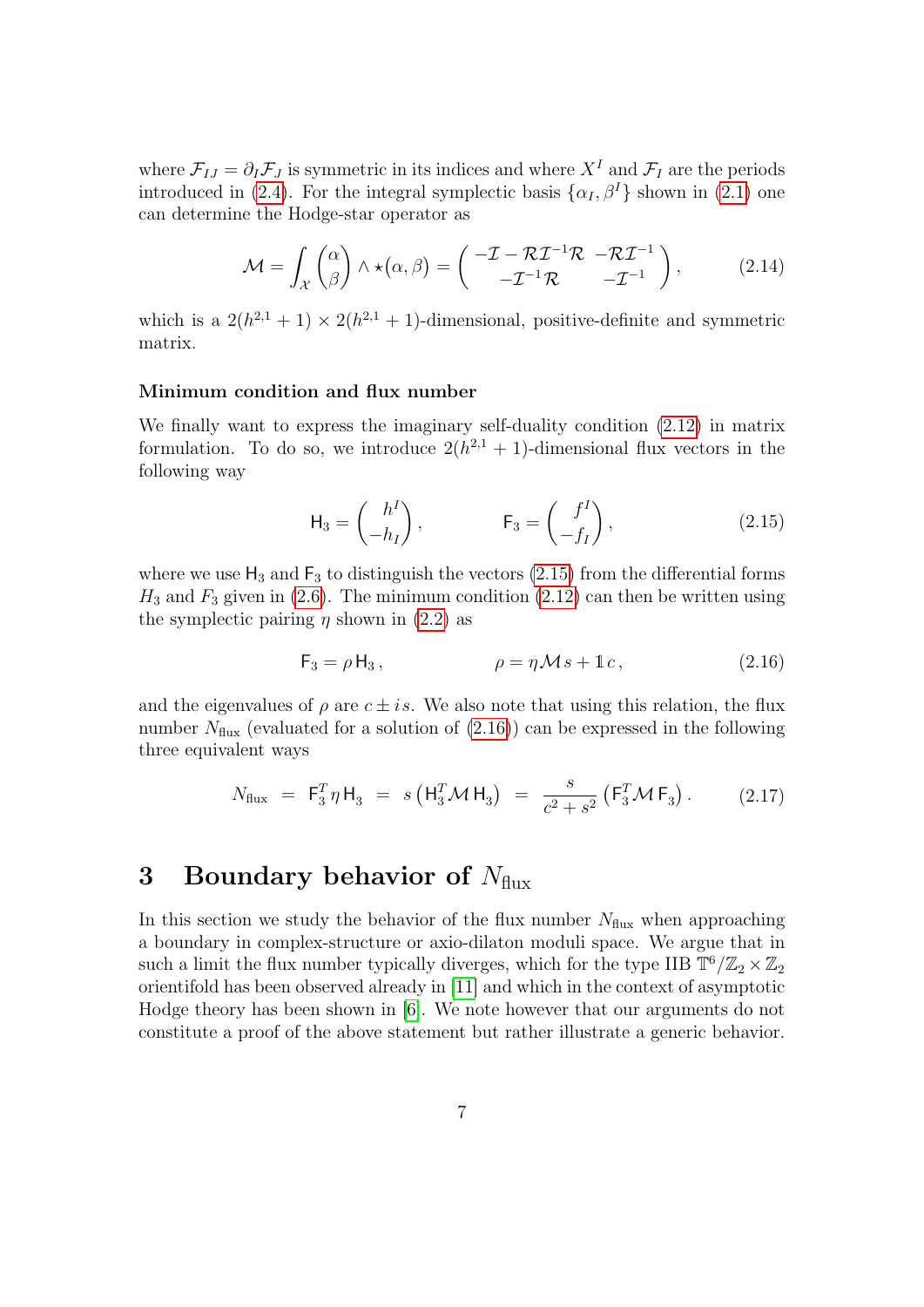#### Bloch-Messiah decomposition

For ease of presentation, let us first define  $n = h^{2,1} + 1$ . The matrix M representing the Hodge-star operator shown in [\(2.14\)](#page-6-3) is a real, symmetric, symplectic matrix. Indeed, given the explicit form of  $\mathcal M$  and using the symplectic pairing [\(2.2\)](#page-3-3) one can verify that

$$
\mathcal{M}^T \eta \mathcal{M} = \eta, \tag{3.1}
$$

and hence  $\mathcal{M} \in \text{Sp}(2n, \mathbb{R})$ . We can then perform a Bloch-Messiah decomposition of M as

<span id="page-7-0"></span>
$$
\mathcal{M} = U^T \Sigma U, \qquad \Sigma = \begin{pmatrix} \lambda & 0 \\ 0 & \lambda^{-1} \end{pmatrix}, \quad U \in \text{Sp}(2n, \mathbb{R}) \cap O(2n, \mathbb{R}), \quad (3.2)
$$

where  $\lambda$  is a *n*-dimensional diagonal matrix with entries  $\lambda_I$  and U is a symplectic  $(U^T \eta U = \eta)$  and orthogonal  $(U^T U = 1)$  matrix. We require M to be strictly positive-definite inside the complex-structure moduli space, so it follows that the eigenvalues  $\lambda_I$  and  $\lambda_I^{-1}$  $I_I^{-1}$  appearing in  $\Sigma$  are all positive in this region. However, at a boundary of the moduli space the matrix  $\mathcal M$  is expected to degenerate. Since  $U$ is non-singular this implies that at least one eigenvalue of  $\mathcal M$  has to vanish and at least one eigenvalue has to diverge.

### Minimum conditions

Let us now turn to the minimum condition  $(2.16)$ . Using that the matrix U in [\(3.2\)](#page-7-0) is symplectic and orthogonal, we can bring [\(2.16\)](#page-6-2) into the following form

$$
\widetilde{\mathsf{F}}_3 = \begin{pmatrix} 1c & \lambda^{-1}s \\ -\lambda s & 1c \end{pmatrix} \widetilde{\mathsf{H}}_3, \qquad \widetilde{\mathsf{H}}_3 = U\mathsf{H}_3, \quad \widetilde{\mathsf{F}}_3 = U\mathsf{F}_3, \qquad (3.3)
$$

<span id="page-7-1"></span>where matrix notation is again understood. Note that each of the four blocks of the matrix in [\(3.3\)](#page-7-1) is a diagonal matrix. Let us now focus on a single indexcombination in [\(3.3\)](#page-7-1), which without loss of generality we choose as

$$
\tilde{f}^{0} = c \tilde{h}^{0} + \lambda_{0}^{-1} s \tilde{h}_{0}, \n\tilde{f}_{0} = c \tilde{h}_{0} - \lambda_{0} s \tilde{h}^{0}.
$$
\n(3.4)

<span id="page-7-2"></span>Similarly as in [\(2.15\)](#page-6-1)  $\tilde{h}^I$ ,  $\tilde{h}_I$  and  $\tilde{f}^I$ ,  $\tilde{f}_I$  are the components of  $\tilde{H}_3$  and  $\tilde{F}_3$ , which are now however neither constant nor integer-valued. As can be inferred from  $(3.4)$ , in order to stabilize the (combination of moduli parametrizing the) eigenvalue  $\lambda_0$ ,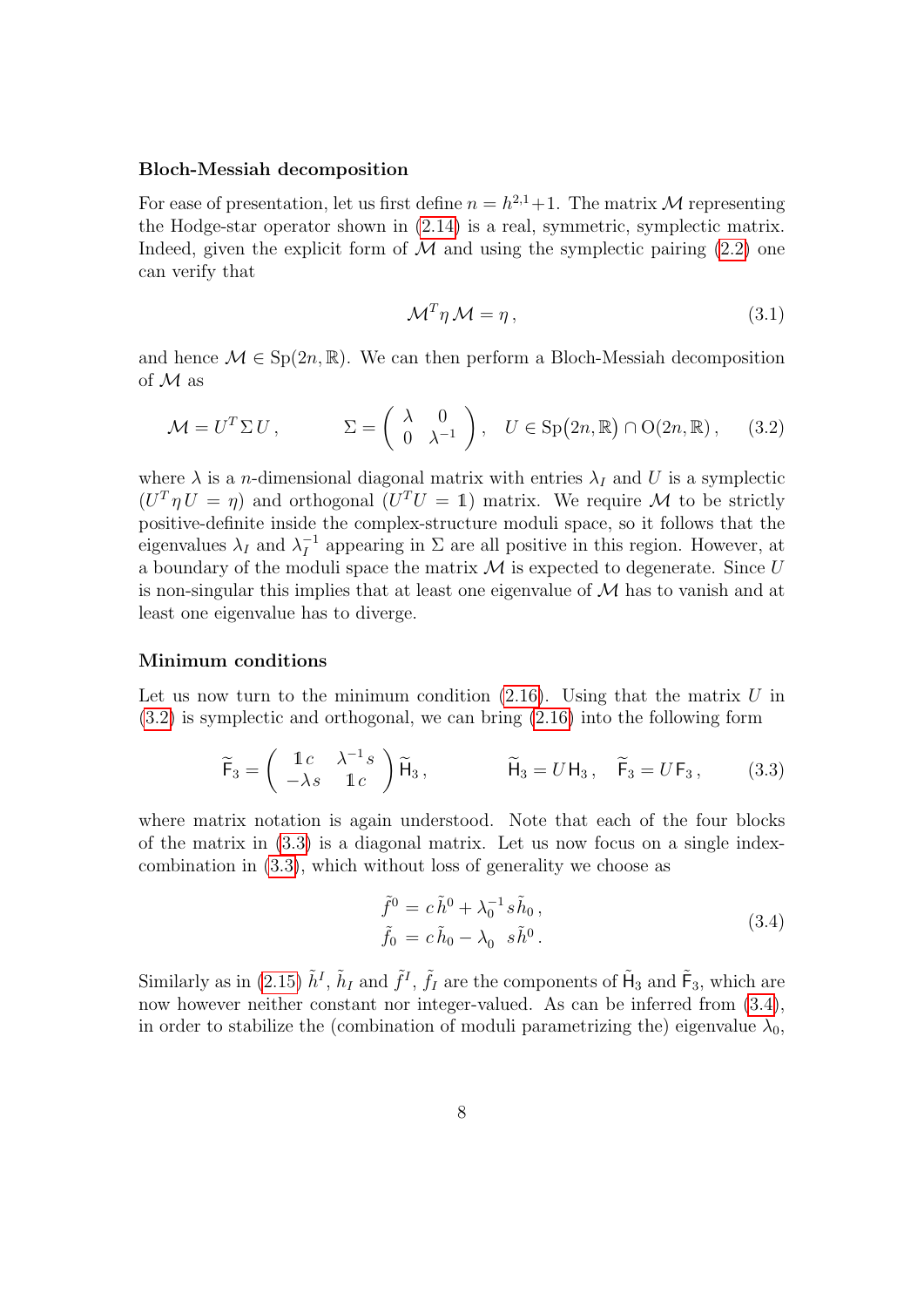the fluxes  $\tilde{h}^0$  and  $\tilde{f}^0$  cannot both be zero. Using that the matrix U is symplectic, we find from [\(2.17\)](#page-6-4) that the flux number takes the form

$$
\tilde{h}^{0} \neq 0 \qquad N_{\text{flux}} = s \left[ \lambda_{0} (\tilde{h}^{0})^{2} + \frac{1}{\lambda_{0}} (\tilde{h}_{0})^{2} + \ldots \right],
$$
\n
$$
\tilde{f}^{0} \neq 0 \qquad N_{\text{flux}} = \frac{s}{c^{2} + s^{2}} \left[ \lambda_{0} (\tilde{f}^{0})^{2} + \frac{1}{\lambda_{0}} (\tilde{f}_{0})^{2} + \ldots \right],
$$
\n(3.5)

<span id="page-8-0"></span>where the ellipses in the parenthesis denote additional semi-positive terms for the remaining index-pairs. Of course, in the case that  $\tilde{h}^0$  and  $\tilde{f}^0$  are both non-zero, the two expressions in  $(3.5)$  are equal to each other.

### Boundary limit I

We now want to study the flux number  $N_{\text{flux}}$  in a particular boundary limit. As mentioned above, at a boundary in complex-structure moduli space the Hodgestar matrix  $\mathcal M$  is expected to degenerate and we parametrize this degeneration without loss of generality by

$$
\lambda_0 \to \infty \,. \tag{3.6}
$$

<span id="page-8-1"></span>Scaling an eigenvalue of a matrix does not change its eigenvector, and hence the matrix U introduced in [\(3.2\)](#page-7-0) does not change under [\(3.6\)](#page-8-1). Since the fluxes  $H_3$ and  $F_3$  defined in  $(2.15)$  are integer quantized, it follows that in the above limit  $H_3 = U H_3$  and  $F_3 = U F_3$  cannot be made arbitrarily small by a choice of fluxes. In particular, a non-vanishing  $\tilde{h}^0$  or  $\tilde{f}^0$  has a lowest allowed value. It therefore follows that

$$
\lambda_0 \to \infty \qquad \Longrightarrow \qquad N_{\text{flux}} \to \infty \,, \tag{3.7}
$$

and hence the flux number diverges when approaching a boundary of complexstructure moduli space. Let us emphasize that the main assumption for this argument is that the boundary limit [\(3.6\)](#page-8-1) can indeed be realized for a concrete moduli-space geometry with, in particular, the matrix  $U$  remaining invariant or changing only slightly. This assumption may not be realized in specific models.

### Boundary limit II

Let us now discuss a different limit: the Hodge-star matrix  $(2.14)$  depends on  $2h^{2,1}$  real moduli fields, whereas the eigenvalue matrix  $\Sigma$  shown in [\(3.2\)](#page-7-0) has at most  $h^{2,1} + 1$  independent degrees of freedom. Therefore, the matrix U has a moduli dependence which could in principle compensate the growth in  $\lambda_I$ . To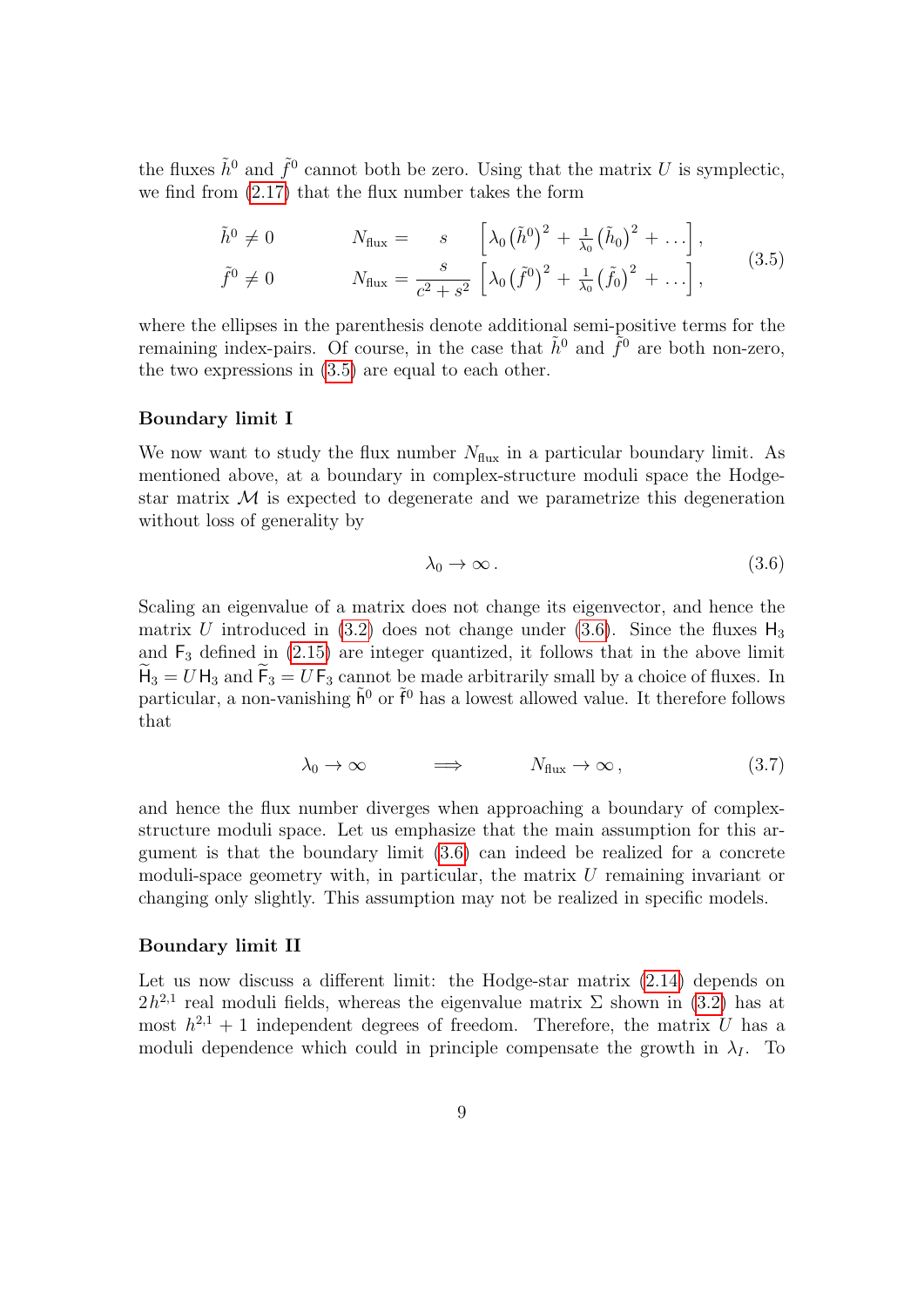illustrate this possibility we consider the case  $\tilde{h}^0 \neq 0$ . If we require that  $N_{\text{flux}}$  in [\(3.5\)](#page-8-0) stays finite in the limit  $\lambda_0 \to \infty$ ,  $\tilde{h}^0$  and  $\tilde{f}_0$  have to scale as

$$
\tilde{h}^0 \sim (\lambda_0)^{-\frac{1}{2}} \qquad \xrightarrow{\qquad (3.4)} \qquad \tilde{f}_0 \sim (\lambda_0)^{+\frac{1}{2}}. \tag{3.8}
$$

(For  $c \neq 0$  one can also choose  $\tilde{h}_0 \sim (\lambda_0)^{+\frac{1}{2}}$  and  $\tilde{f}_0$  finite, for which the following argument goes through analogously.) The matrix  $U$  appearing in  $(3.3)$  is orthogonal, and so we have the relation

$$
\lambda_0 \sim (\tilde{f}_0)^2 \le ||\tilde{F}_3||^2 = ||F_3||^2 \qquad \Longrightarrow \qquad ||F_3||^2 \xrightarrow{\lambda_0 \to \infty} \infty , \tag{3.9}
$$

<span id="page-9-1"></span>where  $\|\cdot\|$  denotes the ordinary Euclidean norm. Hence, if we require the flux number  $N_{\text{flux}}$  to stay finite when approaching a boundary, the sum of squared  $F_3$ -flux quanta has to diverge.<sup>[1](#page-9-0)</sup> A similar conclusion is reached for the case  $\tilde{f}^0 \neq 0$ . Within the framework used in this section we cannot exclude such a mechanism, although we consider it non-trivial that it can be realized in concrete examples. Certainly, such flux choices are non-generic.

### Boundary limit III

Turning finally to the axio-dilaton  $\tau = c + i s$ , we note that we can restrict its moduli space to the region  $c^2 + s^2 \geq 1$ ,  $|c| \leq \frac{1}{2}$  using S-duality. The boundary then corresponds to  $s \to \infty$ , and we see from  $N_{\text{flux}} = s \left( \mathsf{H}_3^T \mathcal{M} \mathsf{H}_3 \right)$  shown in [\(2.17\)](#page-6-4) that

$$
s \to \infty \qquad \Longrightarrow \qquad N_{\text{flux}} \to \infty \,, \tag{3.10}
$$

provided one keeps the complex-structure moduli fixed, i.e. they remain stabilized in a localized region of moduli space when taking  $s \to \infty$ .

### Summary and remarks

We close this section with the following summary and remarks:

• We have presented arguments that when approaching a boundary in complexstructure or axio-dilaton moduli space, the flux number  $N_{\text{flux}}$  diverges. This implies that in order to obtain a minimal  $N_{\text{flux}}$  one has to stabilize moduli in the interior of moduli space, sufficiently-far away from any boundaries. However, in such regions one has less computational control over the modulispace geometry and it can become difficult to find well-controlled potential counter-examples to the tadpole conjecture [\(1.1\)](#page-2-0).

<span id="page-9-0"></span><sup>&</sup>lt;sup>1</sup>When relaxing the requirement that the contribution to the flux number stays finite and allowing the first two terms in the parenthesis of [\(3.5\)](#page-8-0) to go to zero, the modulus associated to the eigenvalue  $\lambda_0$  becomes massless. We exclude such a behavior.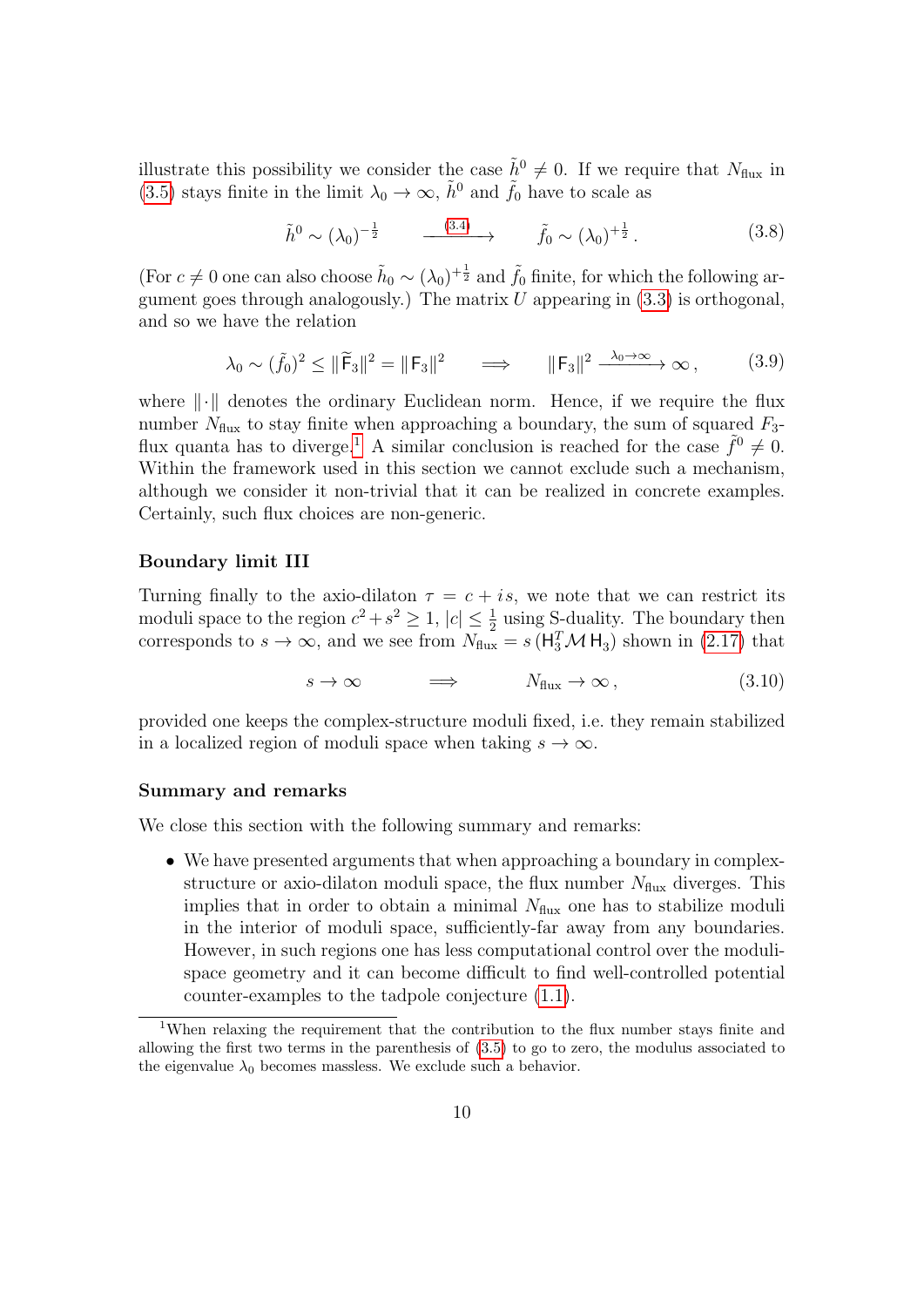- The above conclusion applies to generic situations, and a possible loophole is to choose specific fluxes with large Euclidean norms (c.f. equation [\(3.9\)](#page-9-1)) that nevertheless lead to a small flux number  $N_{\text{flux}}$ . We believe that such directions in flux-space are non-generic. Furthermore, we note that especially for large  $h^{2,1}$  it is unlikely to find them using Monte-Carlo methods.
- The observation in this section can also be made using asymptotic Hodge theory. Here one can choose coordinates such that a boundary in complexstructure moduli space corresponds to the limit  $\text{Im } z = v \to \infty$ , and one finds that when approaching this boundary for a single modulus the flux number diverges [\[21,](#page-22-6) [22,](#page-22-7) [6\]](#page-21-3), that is

$$
v \to \infty \qquad \Longrightarrow \qquad N_{\text{flux}} \to \infty \,. \tag{3.11}
$$

### <span id="page-10-0"></span>4 Tadpole conjecture at large complex-structure

We now want to study the tadpole conjecture in the large complex-structure limit. In section [4.1](#page-10-1) we determine the moduli dependence of the flux number  $N_{\text{flux}}$ , in section [4.2](#page-13-0) we review results of [\[23\]](#page-22-8) on how for large values of  $h^{2,1}$  the "complexstructure cone" becomes narrow, and in section [4.3](#page-15-0) we estimate the dependence of  $N_{\text{flux}}$  on  $h^{2,1}$  for generic flux compactifications and compare it with the tadpole conjecture.

### <span id="page-10-1"></span>4.1 The large complex-structure regime

We start by briefly recalling some properties of the complex-structure moduli space in the large complex-structure regime, and we determine the scaling behavior of the flux number  $N_{\text{flux}}$  in this limit.

### Large complex-structure limit

We consider a Calabi-Yau three-fold  $\mathcal X$  in the large complex-structure limit, for which the moduli-space geometry can be described using Kähler-moduli data of the mirror-dual manifold. The corresponding prepotential takes the form

$$
\mathcal{F} = -\frac{1}{3!} \frac{\kappa_{ijk} X^i X^j X^k}{X^0},\tag{4.1}
$$

<span id="page-10-2"></span>where  $\kappa_{ijk}$  are the triple intersection numbers of the mirror-dual three-fold  $\mathcal{Y}$ . The  $X<sup>I</sup>$  are the projective coordinates appearing in the holomorphic three-form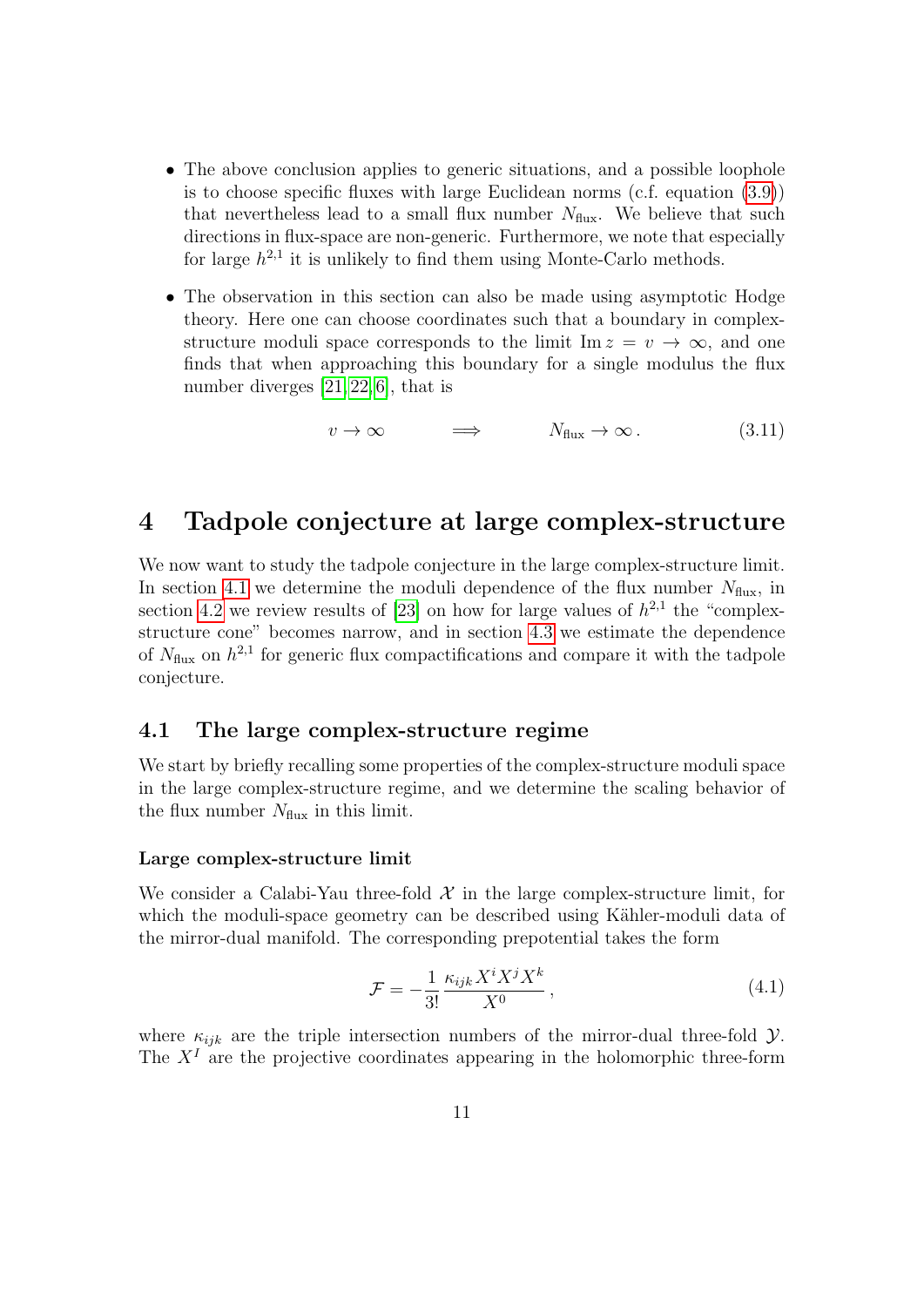[\(2.4\)](#page-3-2) and the periods  $\mathcal{F}_I$  of  $\Omega$  are computed from [\(4.1\)](#page-10-2) as  $\mathcal{F}_I = \partial_I \mathcal{F}$ . For this prepotential, the real and imaginary parts of  $N$  defined in [\(2.13\)](#page-5-3) can be determined as follows

$$
\begin{aligned}\n\text{Im}\,\mathcal{N}_{ij} &= -\frac{2}{3}\kappa\,G_{i\bar{j}}\,, & \text{Re}\,\mathcal{N}_{ij} &= -\kappa_{ijk}\,u^k\,, \\
\text{Im}\,\mathcal{N}_{i0} &= +\frac{2}{3}\kappa\,G_{i\bar{j}}\,u^j\,, & \text{Re}\,\mathcal{N}_{i0} &= +\frac{1}{2}\kappa_{ijk}\,u^j u^k\,, & (4.2) \\
\text{Im}\,\mathcal{N}_{00} &= -\frac{2}{3}\kappa\,G_{i\bar{j}}\,u^i u^j - \frac{1}{6}\kappa\,, & \text{Re}\,\mathcal{N}_{00} &= -\frac{1}{3}\kappa_{ijk}\,u^i u^j u^k\,,\n\end{aligned}
$$

where we recall that  $z^i = u^i + iv^i$  and where we use the notation  $\kappa = \kappa_{ijk}v^iv^jv^k$ ,  $\kappa_i = \kappa_{ijk} v^j v^k$  and  $\kappa_{ij} = \kappa_{ijk} v^k$ . The Kähler metric  $G_{i\bar{j}}$  follows from the Kähler potential [\(2.5\)](#page-4-1) as

$$
G_{i\bar{j}} = -\frac{3}{2} \frac{\kappa_{ij}}{\kappa} + \frac{9}{4} \frac{\kappa_i \kappa_j}{\kappa^2} \,. \tag{4.3}
$$

Using these expressions and defining  $f^I = f^I - ch^I$  and  $f_I = f_I - ch_I$  for notational convenience, the minimum conditions [\(2.16\)](#page-6-2) can be brought into the following form<sup>[2](#page-11-0)</sup>

$$
0 = \frac{\kappa}{6} \mathbf{f}^0 + (h_0 + h_i u^i - \mathcal{R}_{0I} h^I - u^i \mathcal{R}_{iJ} h^J) s,
$$
  
\n
$$
0 = \frac{\kappa}{6} h^0 s - (\mathbf{f}_0 + \mathbf{f}_i u^i - \mathcal{R}_{0I} \mathbf{f}^I - u^i \mathcal{R}_{iJ} \mathbf{f}^J),
$$
  
\n
$$
0 = \frac{2}{3} \kappa G_{i\overline{j}} (\mathbf{f}^j - u^j \mathbf{f}^0) + (h_i - \mathcal{R}_{iJ} h^J) s,
$$
  
\n
$$
0 = \frac{2}{3} \kappa G_{i\overline{j}} (h^j - u^j h^0) s - (\mathbf{f}_i - \mathcal{R}_{iJ} \mathbf{f}^J).
$$
\n(4.4)

With the help of these relations the flux number  $N_{\text{flux}}$  at the minimum can be rewritten in the following way

$$
N_{\text{flux}} = s \left[ \frac{\kappa}{6} (h^0)^2 + \frac{2}{3} \kappa (h^i - u^i h^0) G_{ij} (h^j - u^j h^0) \right] + \frac{1}{s} \left[ \frac{\kappa}{6} (f^0)^2 + \frac{2}{3} \kappa (f^i - u^i f^0) G_{ij} (f^j - u^j f^0) \right].
$$
 (4.5)

<span id="page-11-1"></span>Note that the metric  $G_{i\bar{j}}$  is positive definite, that  $\kappa$  is required to be positive and that in the physical regime  $s > 0$ . Hence,  $N_{\text{flux}}$  is a sum of semi-positive definite terms.

#### Scaling behavior of  $N_{\text{flux}}$

We now want to estimate the behavior of  $N_{\text{flux}}$  when approaching the large complex-structure point while keeping the dilaton s finite. To do so, we first introduce

<span id="page-11-0"></span><sup>&</sup>lt;sup>2</sup>In all examples we have studied, we noticed that for  $h^0 = f^0 = 0$  it is not possible to stabilize all complex-structure and axio-dilaton moduli. However, we have no formal proof of this observation.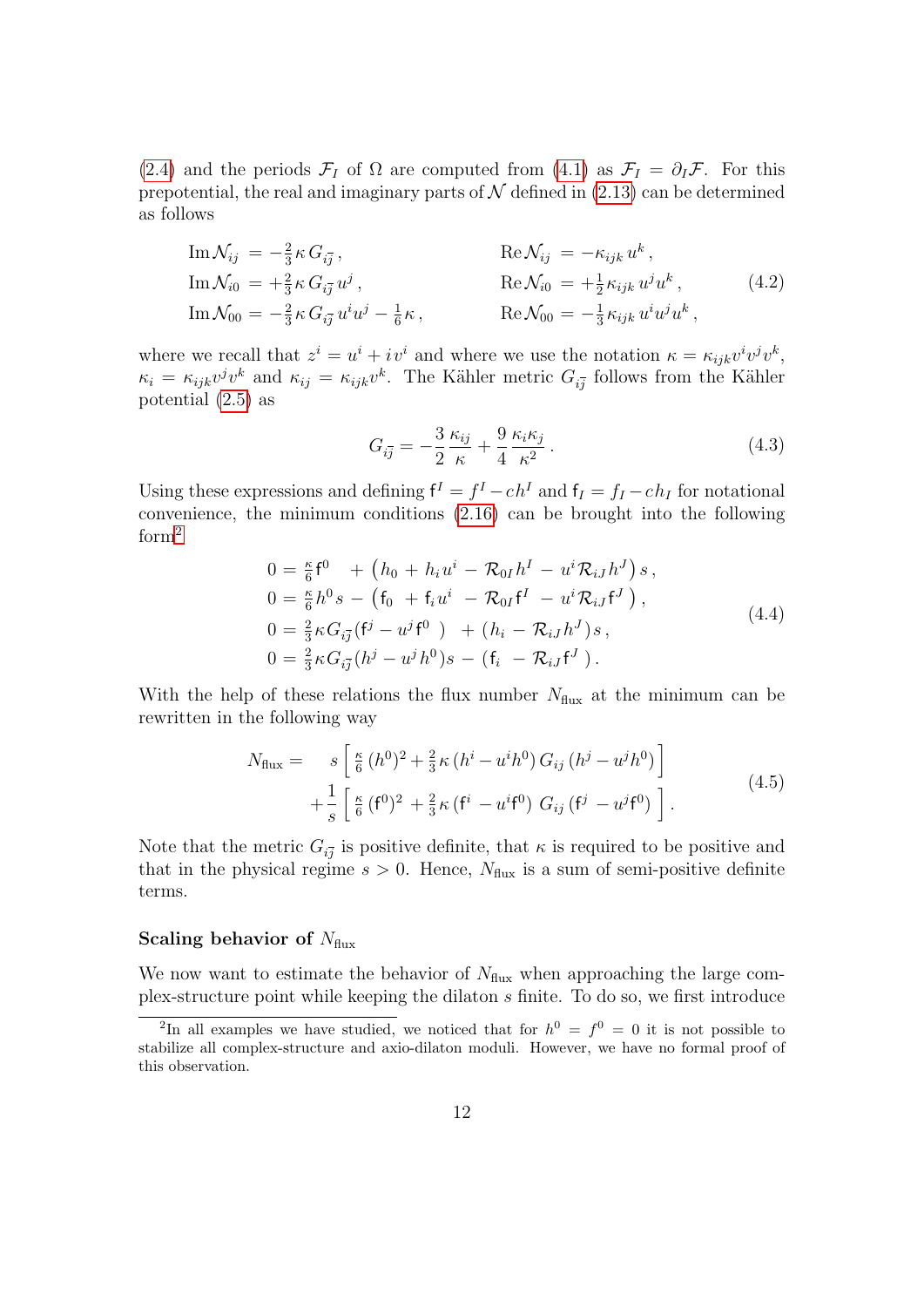a normalized vector  $v^i$  via

$$
v^{i} = \|v\| \mathbf{v}^{i}, \qquad \|\mathbf{v}\| = 1, \tag{4.6}
$$

where  $\|\cdot\|$  denotes the standard Euclidean norm. We then recall that in [\[23\]](#page-22-8) the authors determined properties of the triple-intersection numbers  $\kappa_{ijk}$  of the mirrordual three-fold for the Kreuzer-Skarke database [\[24\]](#page-22-9). We use this information to make the following estimates:

• We start by considering the first terms in  $(4.5)$  containing  $h^0$  and  $f^0$ . In figure 1 of [\[23\]](#page-22-8) it is shown how the number of non-zero entries of the tripleintersection numbers depends on the dimension of the moduli space. From this data we can extract the following lower bound

$$
\#(\kappa_{ijk} \neq 0) \gtrsim 6.5h^{2,1} + 25 \qquad \text{for} \quad h^{2,1} \gtrsim 25. \tag{4.7}
$$

<span id="page-12-0"></span>Furthermore, the average value of the components of the normalized vector  $v^i$  scales as  $v^i \simeq (h^{2,1})^{-1/2}$ , and together with  $(4.7)$  we can then estimate that  $\kappa_{ijk} \mathbf{v}^i \mathbf{v}^j \mathbf{v}^k \geq 6.5(h^{2,1})^{-1/2}$ . For large  $h^{2,1}$  the expression  $\kappa = \kappa_{ijk} v^i v^j v^k$ therefore behaves as

$$
\frac{\kappa}{6} \gtrsim (h^{2,1})^{-1/2} ||v||^3. \tag{4.8}
$$

<span id="page-12-1"></span>• Next, we consider the remaining terms in [\(4.5\)](#page-11-1) proportional to  $\frac{2}{3}\kappa G_{i\bar{j}}$ . We first note that the inverse of  $G_{i\bar{j}}$  is given by  $G^{i\bar{j}} = -\frac{2}{3}$  $\frac{2}{3}\kappa\kappa^{ij}+2v^iv^j$ , where  $\kappa^{ij}$ is the inverse of  $\kappa_{ij}$ . Since this metric is required to be positive definite, its first term cannot become parametrically larger than the second term. The latter scales as  $(h^{2,1})^{-1}||v||^2$ , which therefore implies  $G^{i\bar{j}} \sim (h^{2,1})^{-1}||v||^2$  and  $G_{i\bar{j}} \sim h^{2,1} ||v||^{-2}$ . Combining this behavior with [\(4.8\)](#page-12-1) we arrive at

$$
\frac{2}{3}\kappa G_{i\bar{j}} \gtrsim (h^{2,1})^{+1/2} \|v\| \,. \tag{4.9}
$$

Coming back to the flux number  $(4.5)$ , for finite values of s we can now estimate the following behavior in the large complex-structure regime ( $||v|| \gg 1$ ) and for large  $h^{2,1}$ 

$$
N_{\text{flux}} \gtrsim \begin{cases} (h^{2,1})^{+1/2} ||v|| & \text{for } h^0 = f^0 = 0, \\ (h^{2,1})^{-1/2} ||v||^3 & \text{else.} \end{cases}
$$
(4.10)

<span id="page-12-2"></span>In view of our observation in footnote [2,](#page-11-0) we remark that in order to stabilize all complex-structure and axio-dilaton moduli it appears that  $h^0$  and  $f^0$  cannot both be zero.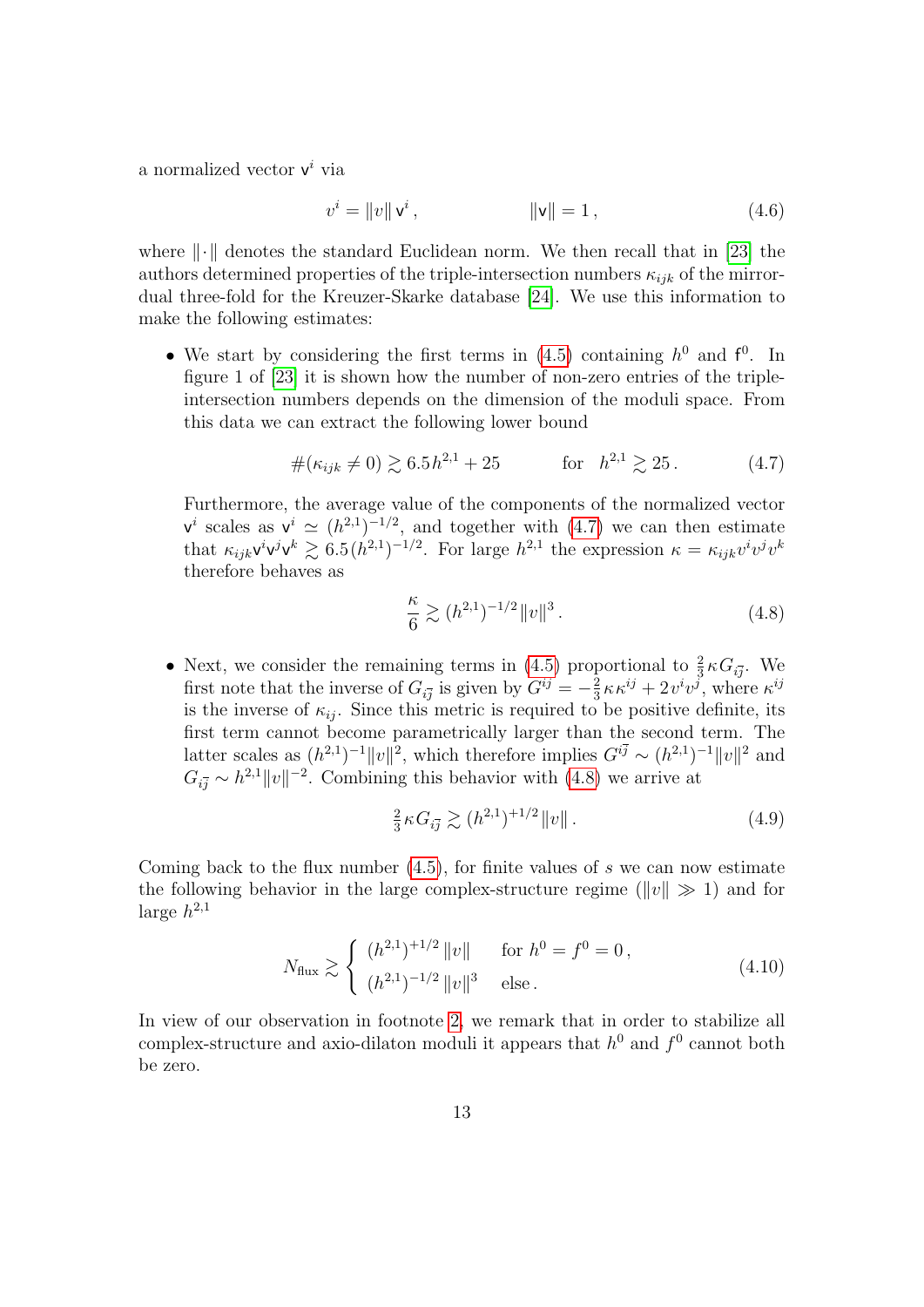### <span id="page-13-0"></span>4.2 Properties of the mirror-dual Kähler cone

In this subsection we review some additional results of [\[23\]](#page-22-8) on how on the mirrordual side for large values of  $h^{1,1}$  the Kähler cone for the Kähler moduli tends to become narrow. Via mirror symmetry, this implies for our situation that the corresponding "complex-structure cone" becomes narrow for large  $h^{2,1}$ .

### (Stretched) Kähler cone

For compactifications of string theory on Calabi-Yau three-folds  $\mathcal{Y}$ , the Kähler moduli space is bounded by the Kähler cone  $\mathcal{K}_{\gamma}$ . This cone is defined as the dual of the Mori cone, and from a practical point of view it contains all Kähler forms  $J$ such that curves and divisors in  $\mathcal Y$  as well as the Calabi-Yau three-fold itself have positive volumes

$$
\mathcal{K}_{\mathcal{Y}} = \left\{ J \in H^{1,1}(\mathcal{Y}, \mathbb{R}) : \text{vol}(W) > 0 \quad \forall W \in \mathcal{W} \right\},\tag{4.11}
$$

where W are all subvarieties (curves, divisors,  $\mathcal{Y}$ ) of the compact space. This ensures in particular that the Kähler metric and the Hodge-star matrix are positivedefinite. Since near a boundary in moduli space the effective theory typically receives corrections, it is useful to define a stretched Kähler cone  $\mathcal{K}_{\mathcal{Y}}$  such that all  $W \in \mathcal{W}$  have a volume greater or equal to a constant c (in appropriate units)

$$
\widetilde{\mathcal{K}}_{\mathcal{Y}}[c] = \left\{ J \in H^{1,1}(\mathcal{Y}, \mathbb{R}) : \text{vol}(W) \ge c \quad \forall W \in \mathcal{W} \right\}. \tag{4.12}
$$

<span id="page-13-1"></span>As illustrated in figures [1,](#page-14-0) this means that inside the stretched Kähler cone there is a minimal distance c to the boundary of moduli space. Now, in practice it can be computationally challenging to determine the precise form of the Kähler cone, and therefore in [\[23\]](#page-22-8) the authors considered a cone  $\mathcal{K}_{\cap}$  for which W does not contain all subvarieties. However,  $\mathcal{K}_{\cap}$  contains the Kähler cone  $\mathcal{K}_{\mathcal{Y}}$  and one finds

$$
\mathcal{K}_{\mathcal{Y}} \subseteq \mathcal{K}_{\cap}, \qquad \qquad \mathcal{K}_{\mathcal{Y}}[c] \subseteq \mathcal{K}_{\cap}[c]. \qquad (4.13)
$$

### Numerical results

Next, we recall some numerical results of [\[23\]](#page-22-8) obtained for the Kreuzer-Skarke database [\[24\]](#page-22-9). The authors determined properties of the Kähler cone for Hodge numbers  $h^{1,1}$  in the range  $2 \leq h^{1,1} \leq 491$  of the following form:

• The Kähler cone  $\mathcal{K}_{\mathcal{Y}}$  is bounded by hypersurfaces which intersect the origin of moduli space. If the angle between these hypersurfaces is small, the Kähler cone is narrow. In figure 3 of [\[23\]](#page-22-8) the dependence of the (cosine of the)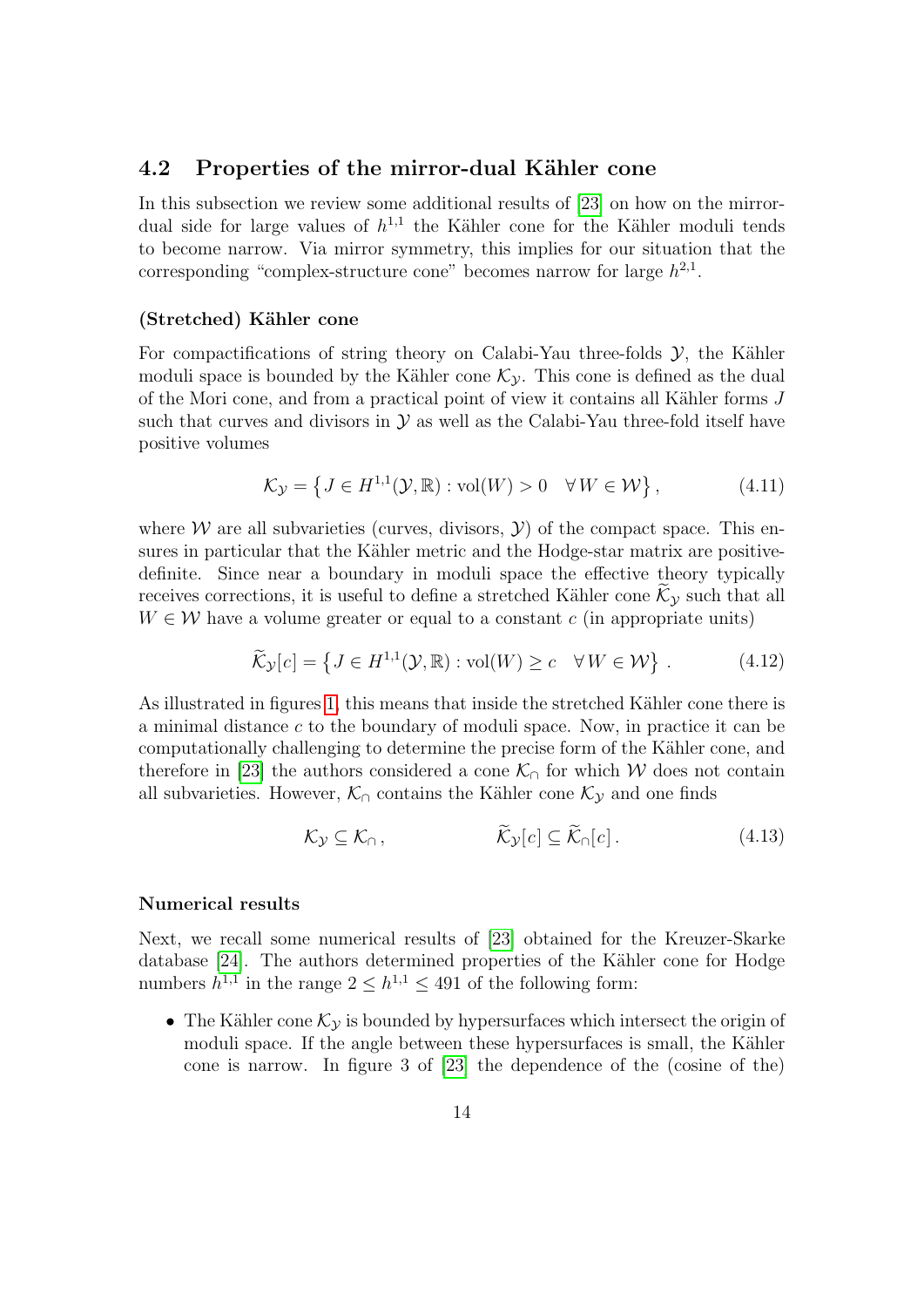<span id="page-14-0"></span>

(a) Wide Kähler cone.

(b) Narrow Kähler cone.

**Figure 1:** Kähler and stretched Kähler cones  $\mathcal{K}$  and  $\widetilde{\mathcal{K}}$  for a two-dimensional setting. In figure [1a](#page-14-0) a wide cone is shown, while in figure [1b](#page-14-0) we have displayed a narrow Kähler cone. The darker shaded regions are the stretched Kähler cones with parameter c, and we have included the minimal distance  $d_{\min}$  between the tip of the cone and the stretched cone for both cases.

smallest angle on  $h^{1,1}$  is shown, and one sees that for large  $h^{1,1}$  this angle tends to become small. Hence, for larger  $h^{1,1}$  the Kähler cone becomes narrower.

• Another way to quantify the narrowness of the Kähler cone is to consider the stretched Kähler cone  $(4.12)$ . This cone does not reach the origin of moduli space, and one can determine the point closest to it. The narrower the Kähler cone the further away the minimal point, as illustrated in figures [1.](#page-14-0) More concretely, in [\[23\]](#page-22-8) the authors consider the stretched Kähler cone  $\widetilde{\mathcal{K}}_{\cap}[c]$  and determine the minimal distance  $d_{\min}^{\cap}[c]$  from the origin. This dependence on the Hodge numbers  $h^{1,1}$  for  $c = 1$  is shown in figure 5 of [\[23\]](#page-22-8) and has been fitted as

$$
d_{\min}^{\cap}[1] \simeq 10^{-1.4} (h^{1,1})^{2.5} \,. \tag{4.14}
$$

Note that this data has been determined for  $c = 1$ , however,  $d_{\min}^{\cap}$  depends linearly on c. This implies we can generalize the above fit as

$$
d_{\min}^{\cap}[c] \simeq 10^{-1.4} (h^{1,1})^{2.5} c. \tag{4.15}
$$

<span id="page-14-1"></span>• Finally, from figure 5 in [\[23\]](#page-22-8) we can also determine an approximate lower bound in the region  $h^{1,1} \geq 10$  of the form

$$
d_{\min}^{\cap}[c] \gtrsim 10^{-2.6} (h^{1,1})^{2.7} c. \tag{4.16}
$$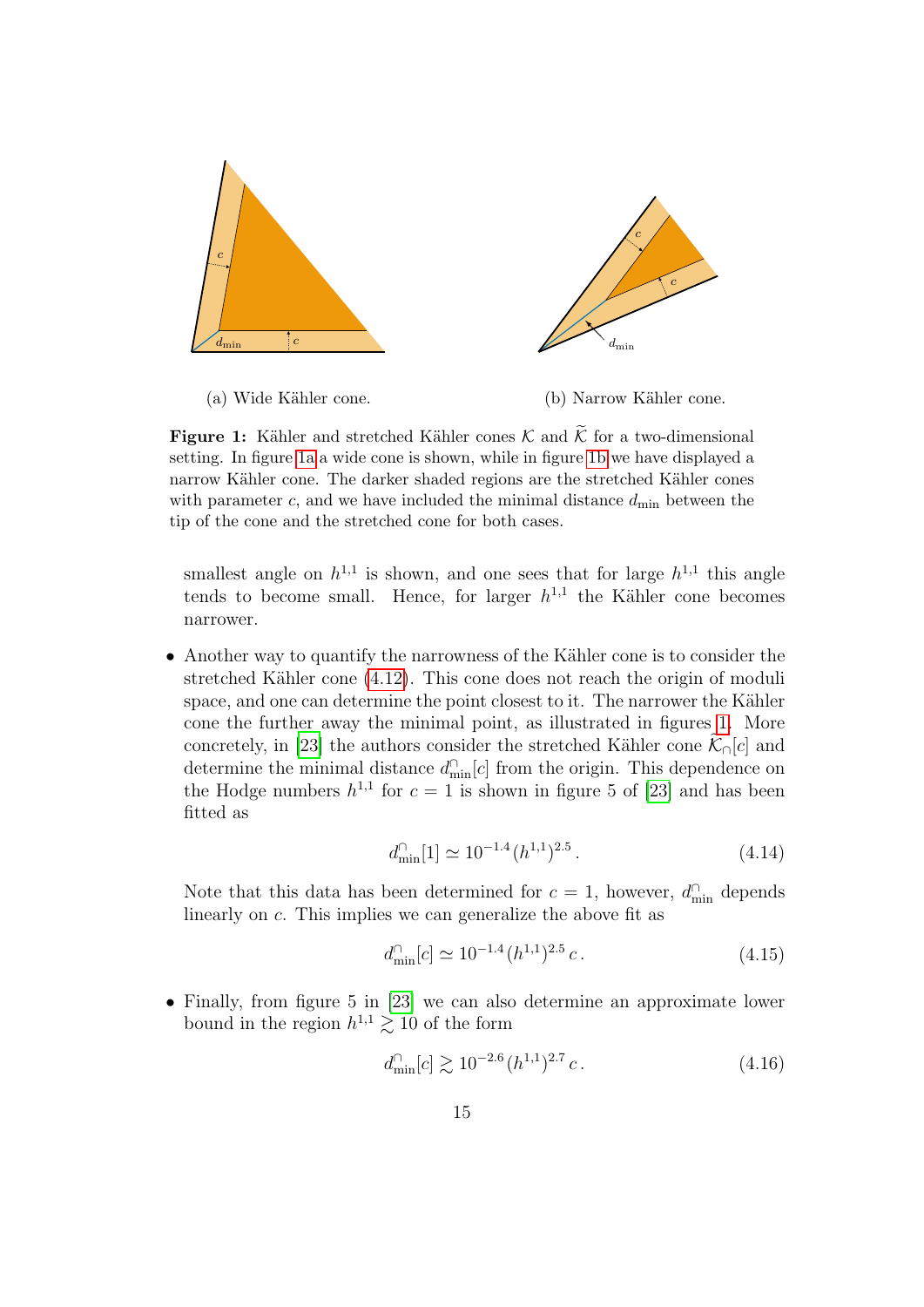### Mirror symmetry

The complex-structure moduli space in the large complex-structure limit of a Calabi-Yau three-fold  $\mathcal X$  is related to the Kähler moduli space of a Calabi-Yau manifold  $\mathcal Y$  via mirror symmetry. For type IIB orientifolds discussed in this work the imaginary part of complex-structure moduli  $z<sup>i</sup>$  has to be inside a cone, which is the Kähler cone on a mirror three-fold. We refer to this cone as the complexstructure cone. From the results reviewed above, we can conclude that for large  $h^{2,1}$  this cone becomes narrow. In particular, using the fit shown in [\(4.15\)](#page-14-1) we can estimate the scaling of the minimal distance of the stretched cone to the origin as

$$
d_{\min}^{\text{cs}}[c] \simeq 10^{-1.4} (h^{2,1})^{2.5} c,\tag{4.17}
$$

where  $c$  is the minimal distance away from the boundary of the ordinary cone. Similarly, the minimal distance away from the origin in a stretched Kähler cone is expected to satisfy the bound

$$
d_{\min}^{\text{cs}} \gtrsim 10^{-2.6} (h^{2,1})^{2.7} c. \tag{4.18}
$$

### <span id="page-15-1"></span><span id="page-15-0"></span>4.3 Implications for the tadpole conjecture

In section [3](#page-6-0) we have argued that when approaching a boundary in moduli space, the flux number  $N_{\text{flux}}$  typically diverges. This applies in particular to a boundary of the complex-structure cone, and for obtaining a minimal  $N_{\text{flux}}$  one should therefore stabilize moduli in the interior of moduli space. However, in section [4.2](#page-13-0) we have seen that for increasing  $h^{2,1}$  the complex-structure cone becomes narrower and it becomes more difficult to avoid the boundary regions. Hence, for larger  $h^{2,1}$  we expect an increase in  $N_{\text{flux}}$ .

### Setting

We now want to make this heuristic argument more concrete. Our main technical assumption for the following is that when the complex-structure cone becomes narrower, the increase of  $N_{\text{flux}}$  along a direction towards a boundary of the complexstructure cone is faster than along the large complex-structure direction. This implies that for larger  $h^{2,1}$  one is pushed towards large complex-structure, when searching for a minimal flux number  $N_{\text{flux}}$ . Or, in other words, we assume that the lowest value for  $N_{\text{flux}}$  is found inside a stretched complex-structure cone with parameter c that is not too small.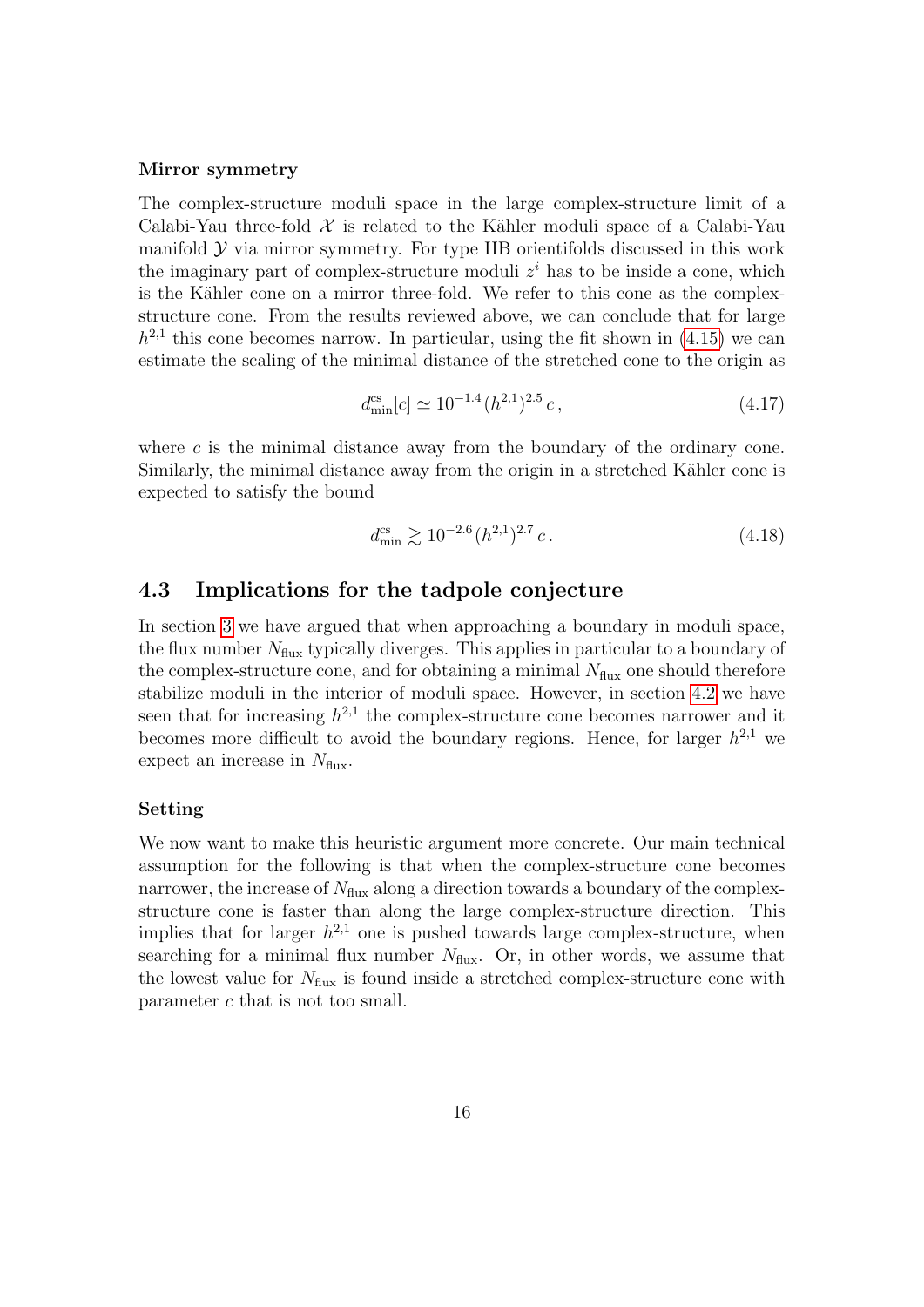### Lower bound on  $N_{\text{flux}}$

Now, in equation [\(4.10\)](#page-12-2) we have estimated that in the large complex-structure limit and for large  $h^{2,1}$  the flux number for generic flux-compactifications behaves as

$$
N_{\text{flux}} \gtrsim (h^{2,1})^{1-\frac{\gamma}{2}} \|v\|^{\gamma}, \qquad \gamma = 1, 3, \qquad (4.19)
$$

<span id="page-16-0"></span>where ||v|| denotes the Euclidean norm of  $v^i = \text{Im } z^i$ . We have furthermore argued that for large  $h^{2,1}$  the complex-structure cone becomes narrow, and we determined in  $(4.18)$  a lower bound on the minimal distance of a stretched Kähler cone to the origin of moduli space. To obtain a minimal  $N_{\text{flux}}$  we therefore identify  $||v||$  in [\(4.19\)](#page-16-0) with  $d_{\min}^{\text{cs}}$  and obtain the lower bound

$$
N_{\text{flux}}[c] \gtrsim (h^{2,1})^{1-\frac{\gamma}{2}} \left[ 10^{-2.6} (h^{2,1})^{2.7} c \right]^{\gamma}, \qquad \gamma = 1, 3. \qquad (4.20)
$$

<span id="page-16-1"></span>This equation depends on the parameter  $c$  which parametrizes the minimal distance from the stretched complex-structure cone to the boundary of the ordinary complex-structure cone (see figures [1\)](#page-14-0). In particular,  $c$  is the minimal volume of two-cycles on the mirror-dual side – and for having control over the world-sheet instanton corrections one expects that  $c$  should not be much smaller than one. In view of our assumption stated above, we also expect that for small  $c$  the effect of being close to a boundary leads to an increase in the flux number  $N_{\text{flux}}$ .

### Comparison with the tadpole conjecture

Within the approach we are following in this note we are not able to determine a precise value of c. We can however compare the behavior of  $N_{\text{flux}}[c]$  for different values of  $c$  with the bound  $(1.1)$  of the tadpole conjecture. We have shown this comparison in figures [2,](#page-17-0) from which we see that for large  $h^{2,1}$  the bound [\(4.20\)](#page-16-1) exceeds the linear bound of the tadpole conjecture. For larger values of c this crossover happens earlier, for smaller values of c this happens later. In the large complex-structure and large  $h^{2,1}$  regime, for moderate values of c and for generic flux compactifications the tadpole conjecture is therefore satisfied.

### Summary and remarks

We close this section with the following summary and remarks:

• We have estimated a bound on how the flux number  $N_{\text{flux}}$  depends on the dimension of the complex-structure moduli space in the large complexstructure and large  $h^{2,1}$  regime. To do so, we first determined for generic situations the scaling of  $N_{\text{flux}}$  with  $||v||$  which is shown in equation [\(4.10\)](#page-12-2).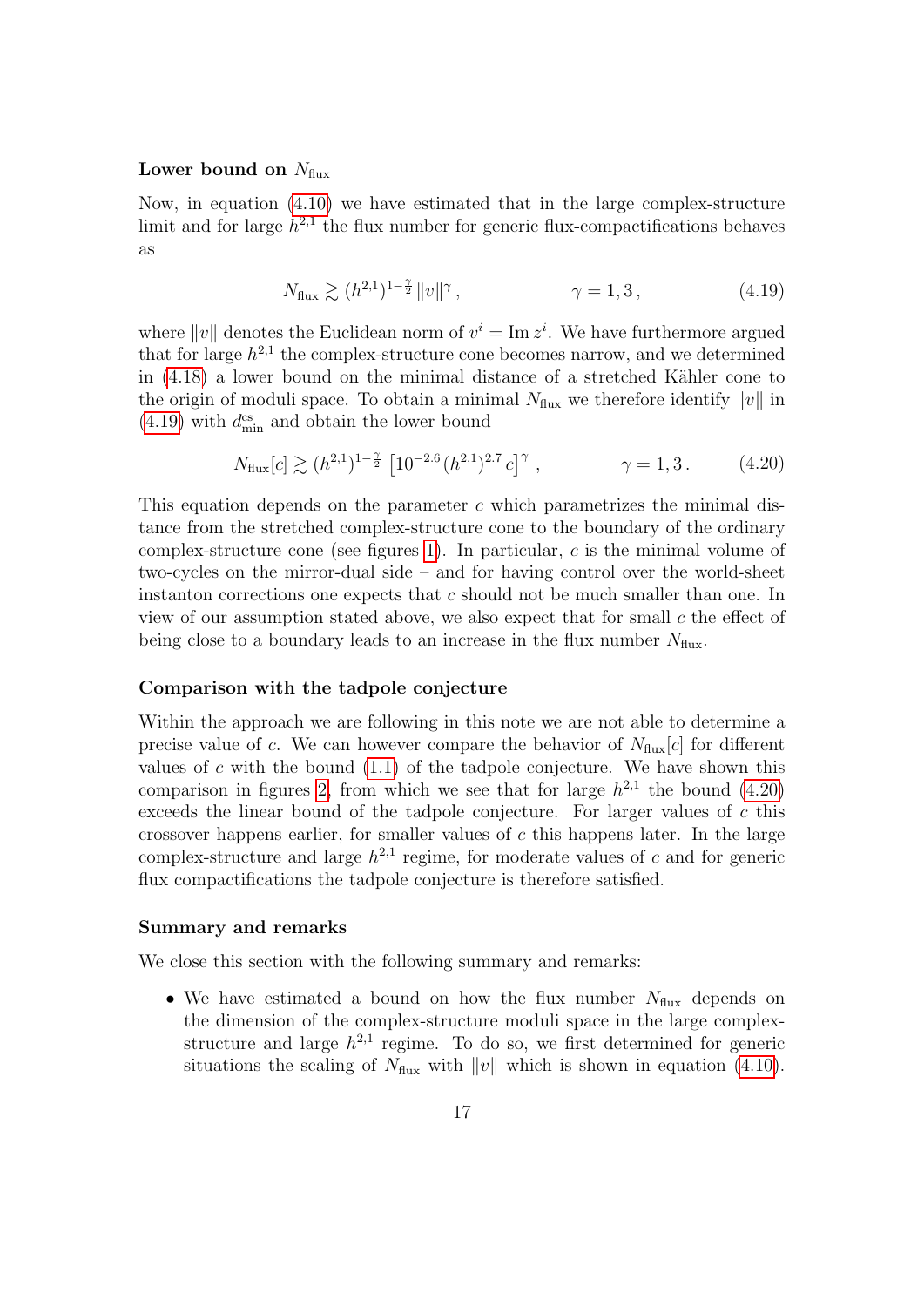<span id="page-17-0"></span>

(a) Plot of  $N_{\text{flux}}$  for  $\gamma = 1$  and different values of c.



(b) Plot of  $N_{\text{flux}}$  for  $\gamma = 3$  and different values of c.

Figure 2: Comparison between the bound on  $N_{\text{flux}}$  shown in equation [\(4.20\)](#page-16-1) (orange curves) and the bound from the tadpole conjecture [\(1.1\)](#page-2-0) for  $\alpha = 1/3$ (blue curve). In figure [2a](#page-17-0) the parameter  $\gamma$  is chosen as  $\gamma = 1$ , while in figure [2b](#page-17-0) we have chosen  $\gamma = 3$ .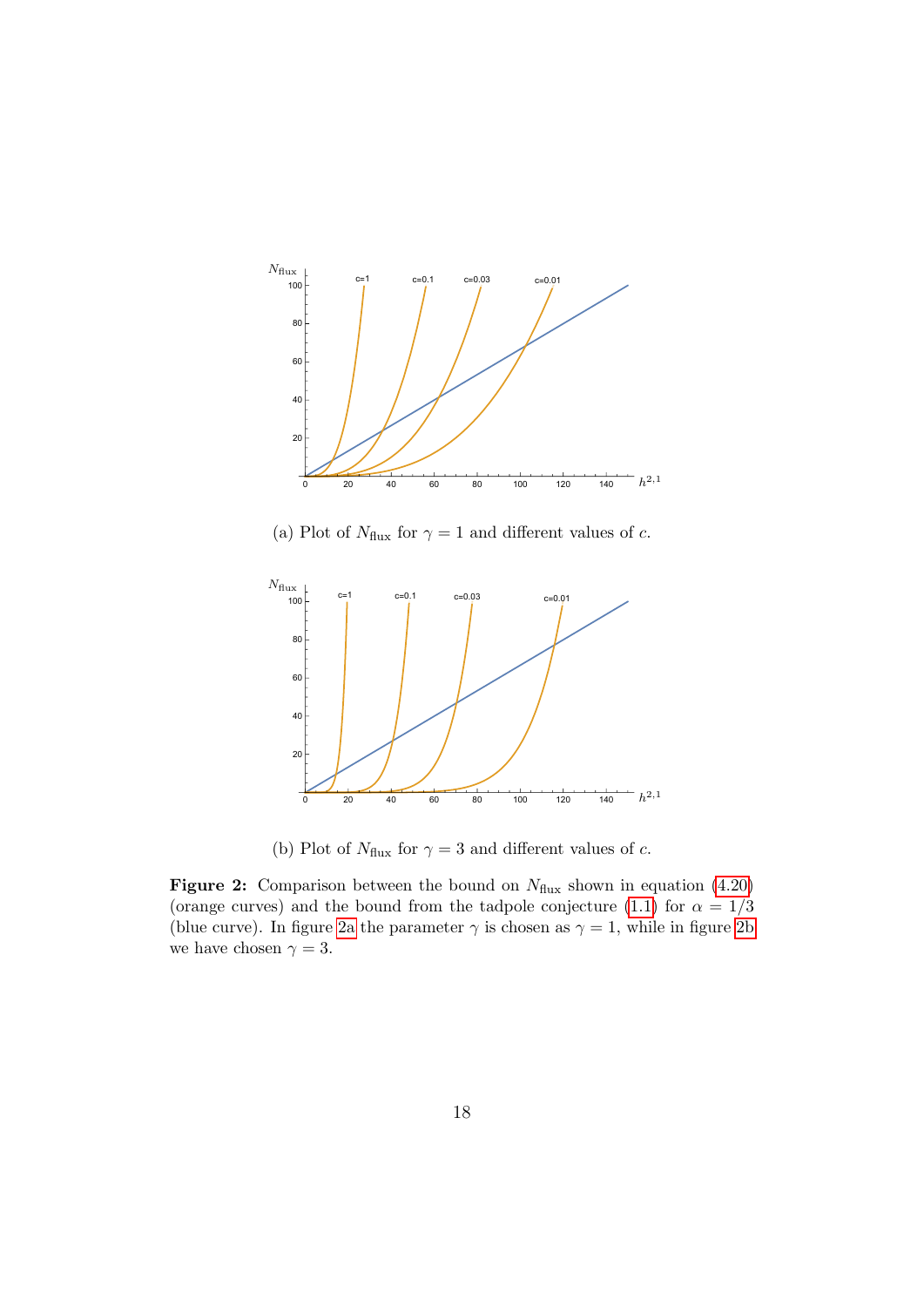Next, we have reviewed results of [\[23\]](#page-22-8) on the geometry of the mirror-dual Kähler cone and how for large  $h^{2,1}$  the corresponding complex-structure cone becomes narrow. Combining these observations we determined a lower bound on how  $N_{\text{flux}}$  depends on  $h^{2,1}$ , shown in equation [\(4.20\)](#page-16-1).

- The bound in  $(4.20)$  depends on a parameter c, which parametrizes the minimal distance away from the boundary of the complex-structure cone. In order to trust the large complex-structure approximation, this parameter should not be taken much smaller than one. However, as shown in figures [2,](#page-17-0) even for values  $c = 0.1$  or  $c = 0.03$  we see that the flux number  $N_{\text{flux}}$  exceeds the linear behavior [\(1.1\)](#page-2-0) of the tadpole conjecture for moderately-large values of  $h^{2,1}$ . We have then concluded that in the large complex-structure regime, the tadpole conjecture is satisfied for generic Calabi-Yau three-folds.
- We emphasize that the data in [\[23\]](#page-22-8) is obtained for the Kreuzer-Skarke database, which is expected to represent generic features of Calabi-Yau threefolds. Furthermore, when estimating the scaling [\(4.10\)](#page-12-2) we have used an average value of  $v^i \simeq (h^{2,1})^{-1/2}$  for the components of the normalized vector  $v^i$ . We therefore have determined the generic behavior of  $N_{\text{flux}}$  in the large complex-structure and large  $h^{2,1}$  regime, which may be different for specific non-generic constructions.
- Our main assumption in this section was that approaching a boundary of the complex-structure cone will lead to a faster increase of  $N_{\text{flux}}$  than approaching the large complex-structure point. In other words, when the complexstructure cone becomes narrower one is pushed towards the large complexstructure point. However, this assumption may not be true.
- Our analysis in this section has been carried out with the dilaton staying finite, in particular, s does not scale with  $h^{2,1}$ . Such a scaling can be included, but for generic flux-configurations this will lead to an even stronger growth of  $N_{\text{flux}}$ . However, for specific and fine-tuned flux choices the growth of  $N_{\text{flux}}$  may be reduced. An example is  $h^I = 0$ ,  $f^0 \neq 0$  and at least one  $h_i \neq 0$ , together with the assumptions that the Kähler metric  $G_{i\bar{j}}$  is nonsparse and that the combinations  $f^{i} - u^{i} f^{0}$  and  $h_0 + u^{i} h_i$  have a very specific dependence on  $h^{2,1}$ . It is a non-trivial question whether such configurations can be realized in concrete examples, and we consider such constructions to be non-generic.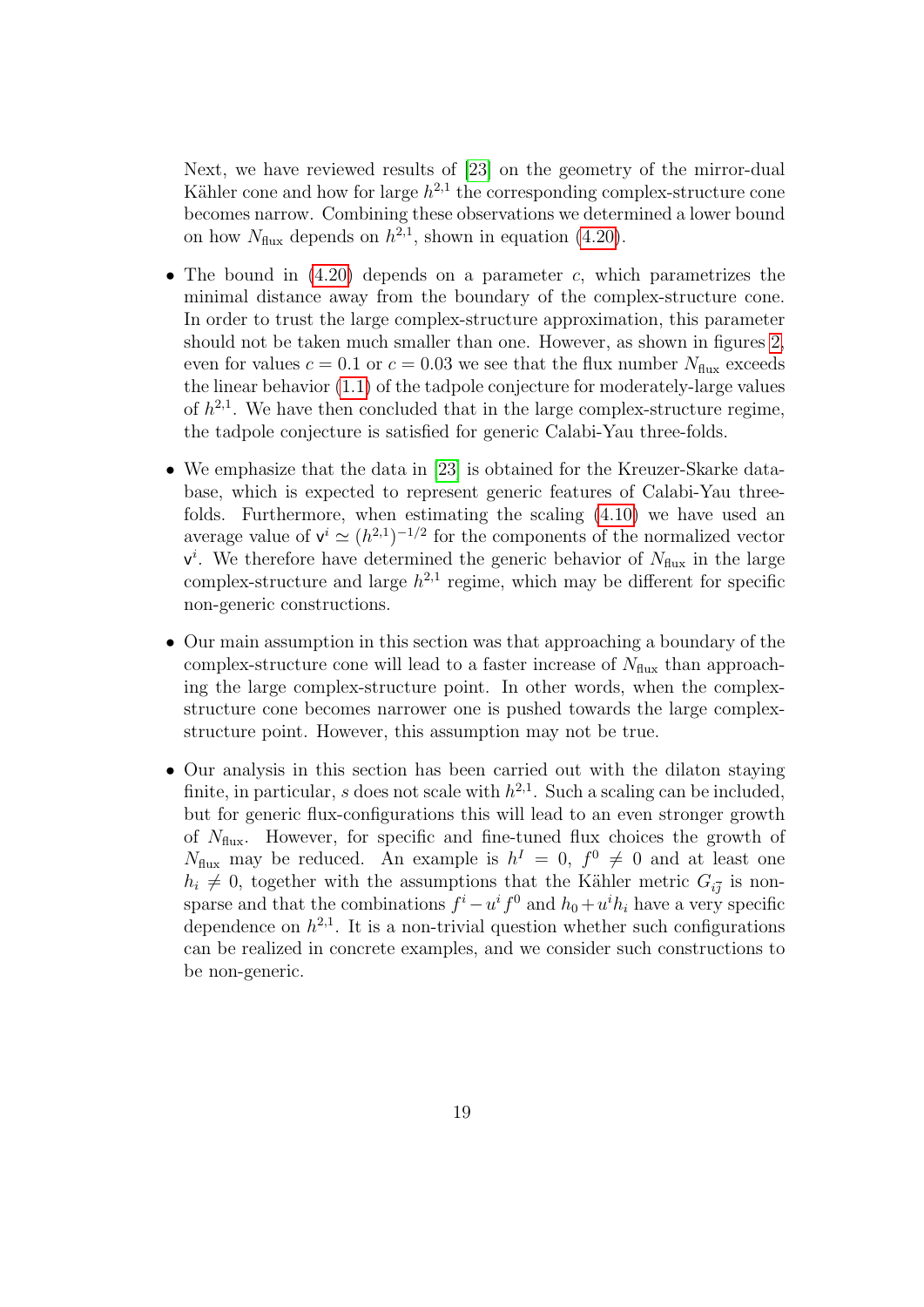# <span id="page-19-0"></span>5 Discussion

Let us now summarize and discuss our arguments of the previous sections, and make some further remarks and comments on the tadpole conjecture. We start with a brief summary:

- In section [3](#page-6-0) we studied the boundary behavior of the flux number  $N_{\text{flux}}$ . We argued that when approaching a boundary in complex-structure and axiodilaton moduli space, this quantity typically diverges. We made this observation using a Bloch-Messiah decomposition of the Hodge-star matrix  $\mathcal{M}$ , however, the same result follows from asymptotic Hodge theory [\[21,](#page-22-6) [22,](#page-22-7) [6\]](#page-21-3). This implies, that a flux-configuration with minimal  $N_{\text{flux}}$  will stabilize moduli in the interior of moduli space, where one has typically less computational control. Hence, it can become challenging to explicitly test the tadpole conjecture made in [\[13\]](#page-21-10).
- In section [4](#page-10-0) we considered the large complex-structure limit and estimated a lower bond on the scaling of  $N_{\text{flux}}$  with  $h^{2,1}$  for large  $h^{2,1}$  and for generic situations. We obtained this bound using statistical data of [\[23\]](#page-22-8) on how the complex-structure cone becomes narrower for larger  $h^{2,1}$ . For plausible choices of a parameter  $c$ , we find that our bound exceeds the bound of the tadpole conjecture for moderate values of  $h^{2,1}$  (see figures [2\)](#page-17-0), and therefore we find support for the conjecture in the large complex-structure regime. However, a configuration with a flux number  $N_{\text{flux}}$  that violates the tadpole conjecture may be outside of this regime.

We finally want to add further comments and remarks in view of the tadpole conjecture [\[13\]](#page-21-10):

- We emphasize that the bound obtained in  $(4.20)$  is not a proof of the tadpole conjecture. But, independent of this conjecture, it shows that for large  $h^{2,1}$  and for generic flux-configurations, stabilizing all complex-structure and axio-dilaton moduli by fluxes in the large complex-structure regime in a consistent way is rather difficult.
- Even if isolated counter examples to the tadpole conjecture exist, the conjecture can have important implications for the size of the string-theory landscape. In particular, if the majority of string-compactifications does not allow for the stabilization of sufficiently many moduli, the landscape of effective four-dimensional theories with no or few massless scalar fields is smaller than naively expected.
- The constant  $\alpha$  in the tadpole conjecture [\(1.1\)](#page-2-0) has been proposed as  $\alpha = 1/3$ , however, in [\[13\]](#page-21-10) it is mentioned that the conjecture is often also satisfied for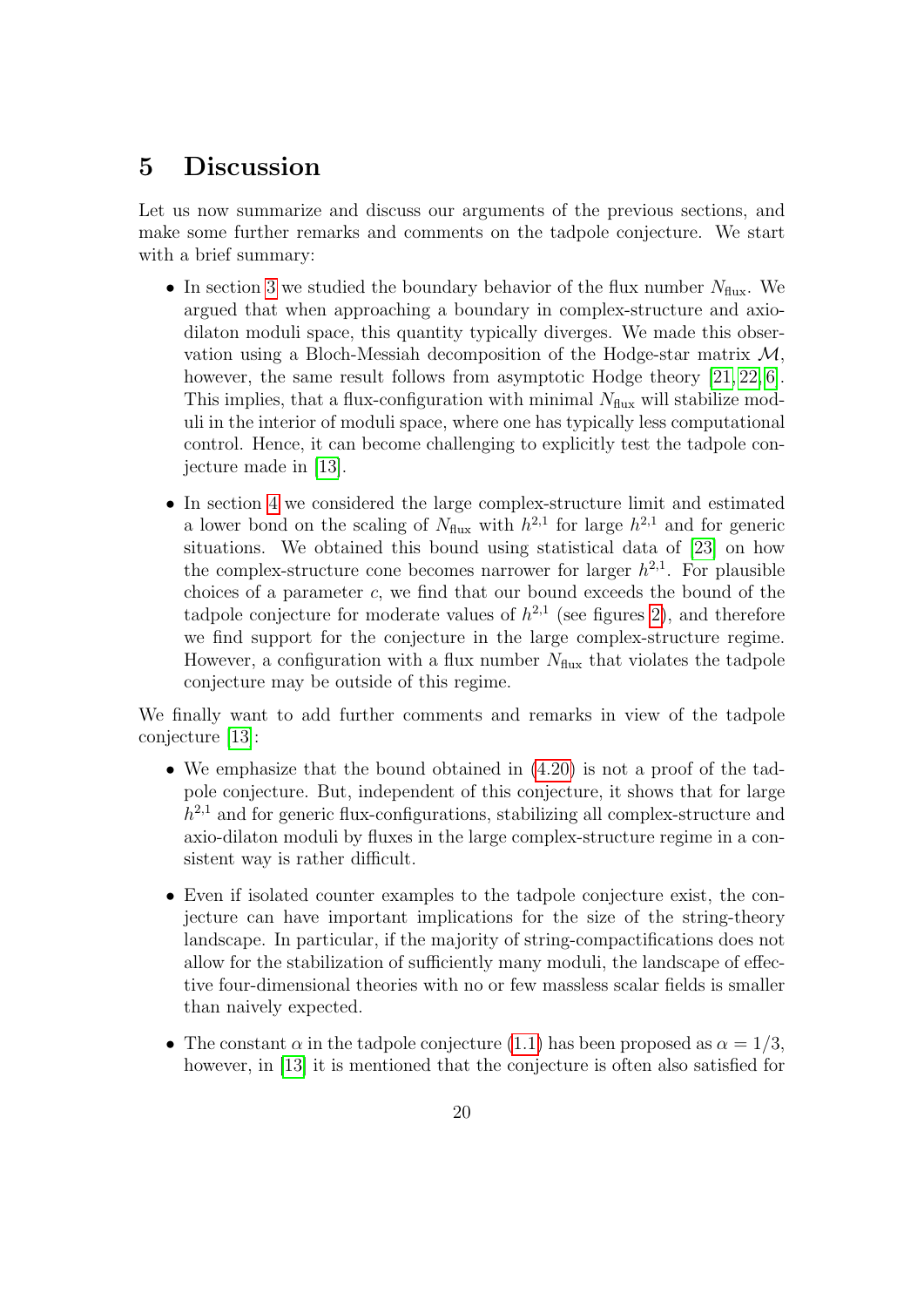$\alpha \simeq 0.44$ . We want to point out that deriving an exact numerical value for  $\alpha$  appears to be difficult, since it emergences only at large  $h^{2,1}$ . Indeed, for  $h^{2,1} = 1$  one can find examples which stabilize the complex-structure modulus and the axio-dilaton with a flux number  $N_{\text{flux}} = 1$ , which would correspond to a value of  $\alpha = 1/4$ . (We did this analysis for the conifold point of  $X_{4,2}(1, 1, 1, 1, 1, 1)$  which was discussed in [\[25\]](#page-22-10).)

### Acknowledgments

We thank Mariana Graña, Thomas Grimm, Damian van de Heisteeg and Viraf Mehta for very helpful discussions and communications. The work of EP is supported by a Heisenberg grant of the *Deutsche Forschungsgemeinschaft* (DFG, German Research Foundation) with project-number 430285316.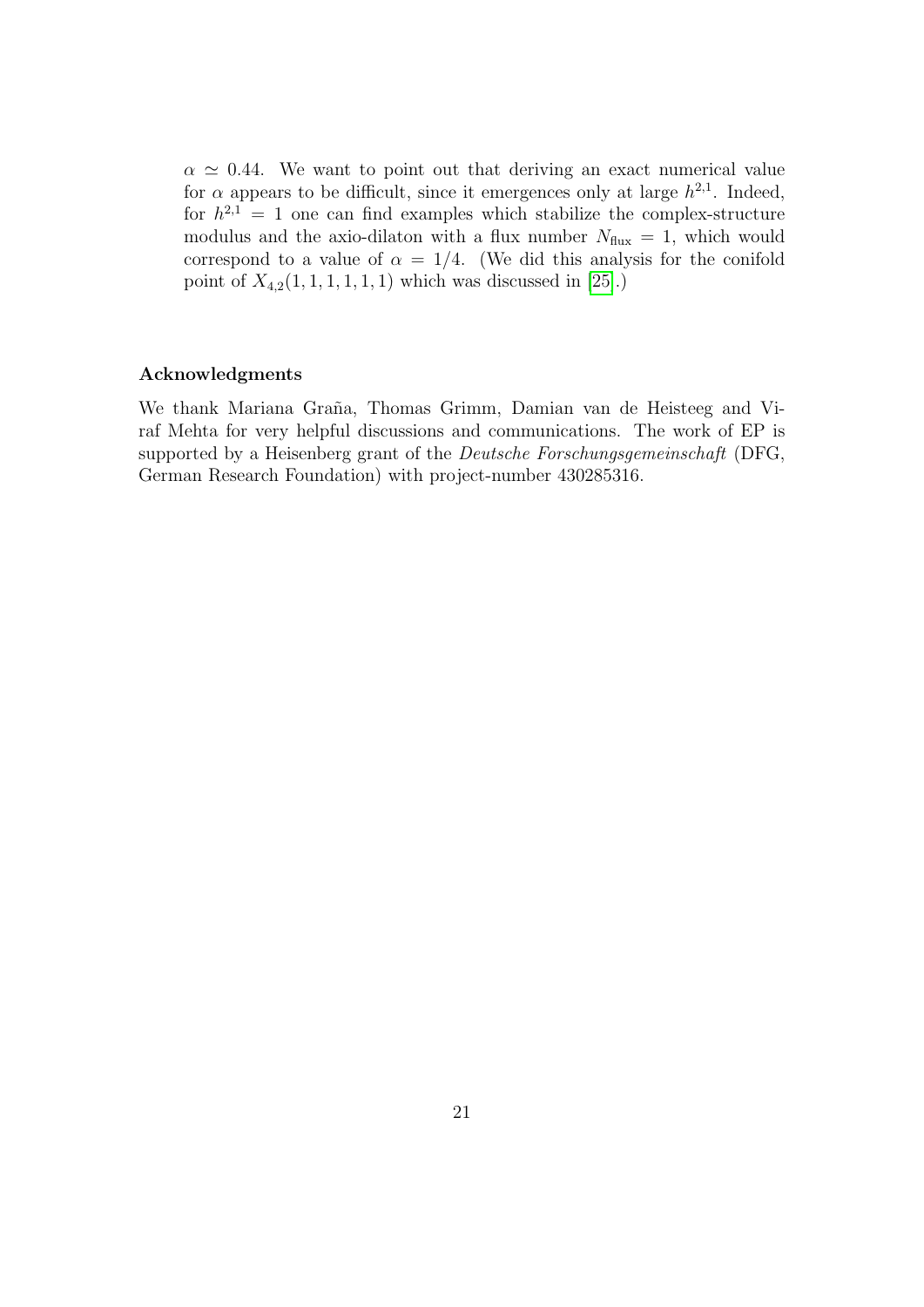# References

- <span id="page-21-0"></span>[1] R. Bousso and J. Polchinski, "Quantization of four form fluxes and dynamical neutralization of the cosmological constant," JHEP 06 (2000) 006, [hep-th/0004134](http://xxx.lanl.gov/abs/hep-th/0004134).
- [2] A. N. Schellekens, "Big Numbers in String Theory," [1601.02462](http://xxx.lanl.gov/abs/1601.02462).
- [3] W. Lerche, D. Lüst, and A. N. Schellekens, "Chiral Four-Dimensional Heterotic Strings from Selfdual Lattices," Nucl. Phys. B 287 (1987) 477.
- <span id="page-21-1"></span>[4] W. Taylor and Y.-N. Wang, "The F-theory geometry with most flux vacua," JHEP 12 (2015) 164, [1511.03209](http://xxx.lanl.gov/abs/1511.03209).
- <span id="page-21-2"></span>[5] R. Blumenhagen, B. Körs, D. Lüst, and S. Stieberger, "Four-dimensional String Compactifications with D-Branes, Orientifolds and Fluxes," Phys.  $Rept.$  445 (2007) 1-193, [hep-th/0610327](http://xxx.lanl.gov/abs/hep-th/0610327).
- <span id="page-21-3"></span>[6] T. W. Grimm, "Moduli Space Holography and the Finiteness of Flux Vacua," [2010.15838](http://xxx.lanl.gov/abs/2010.15838).
- <span id="page-21-4"></span>[7] B. Bakker, T. W. Grimm, C. Schnell, and J. Tsimerman, "to appear,".
- <span id="page-21-5"></span>[8] S. Kachru, R. Kallosh, A. D. Linde, and S. P. Trivedi, "De Sitter vacua in string theory," Phys. Rev. D 68 (2003) 046005, [hep-th/0301240](http://xxx.lanl.gov/abs/hep-th/0301240).
- <span id="page-21-6"></span>[9] V. Balasubramanian, P. Berglund, J. P. Conlon, and F. Quevedo, "Systematics of moduli stabilisation in Calabi-Yau flux compactifications," JHEP 03 (2005) 007, [hep-th/0502058](http://xxx.lanl.gov/abs/hep-th/0502058).
- <span id="page-21-7"></span>[10] I. Bena, E. Dudas, M. Graña, and S. Lüst, "Uplifting Runaways," Fortsch. Phys. 67 (2019), no. 1-2 1800100, [1809.06861](http://xxx.lanl.gov/abs/1809.06861).
- <span id="page-21-8"></span>[11] P. Betzler and E. Plauschinn, "Type IIB flux vacua and tadpole cancellation," Fortsch. Phys. 67 (2019), no. 11 1900065, [1905.08823](http://xxx.lanl.gov/abs/1905.08823).
- <span id="page-21-9"></span>[12] A. P. Braun and R. Valandro, " $G_4$  flux, algebraic cycles and complex structure moduli stabilization," JHEP 01 (2021) 207, [2009.11873](http://xxx.lanl.gov/abs/2009.11873).
- <span id="page-21-10"></span>[13] I. Bena, J. Blåbäck, M. Graña, and S. Lüst, "The Tadpole Problem," [2010.10519](http://xxx.lanl.gov/abs/2010.10519).
- <span id="page-21-11"></span>[14] I. Bena, J. Blåbäck, M. Graña, and S. Lüst, "Algorithmically solving the Tadpole Problem," [2103.03250](http://xxx.lanl.gov/abs/2103.03250).